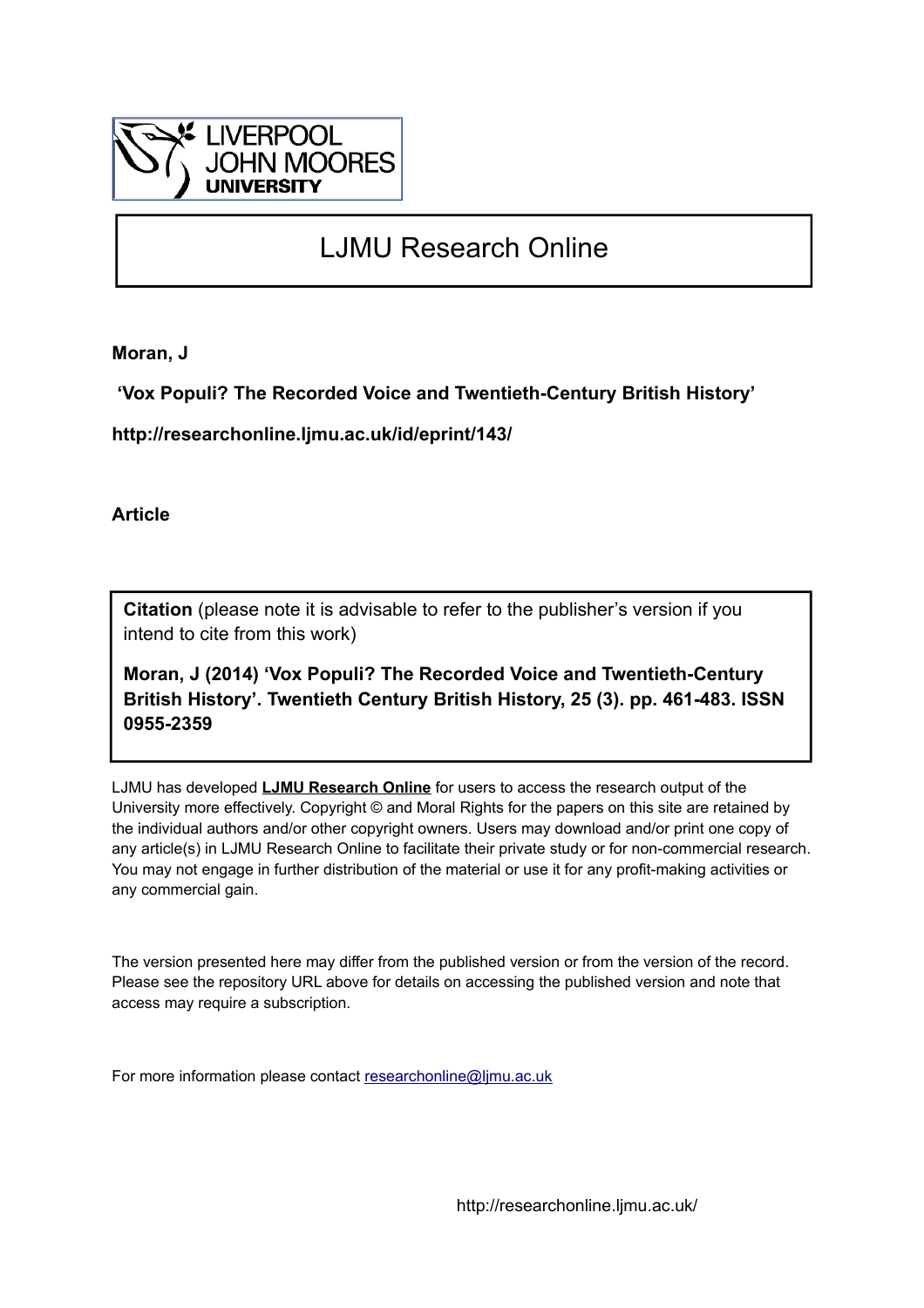## **Vox Populi?: The Recorded Voice and Twentieth-Century British History**

ABSTRACT The vernacularisation of voice-recording technology over the course of the last century means that we have largely forgotten what a strange and quasi-magical thing it is to preserve someone's voice. This article, first delivered as the Ben Pimlott Memorial Lecture, traces the development of voice-recording technologies in the twentieth century from gramophone records to miniaturised mobile devices. It argues that the recording of the voice led to a renewed awareness of the voice as a trained instrument, as a marker of individual identity and as a way of immortalising speech and preserving an auditory remnant of people after their deaths. Recording technologies extended the range of voices that could be heard by taking the BBC and other voice capturers beyond the London-based live studios and what Lord Reith referred to as the anonymous 'collective personality' of the radio announcers; and it made people listen intently to voices as both expressions of the self and as vehicles for communicating with others. The voice recording technologies of the last century were essentially democratising, allowing the 'voice of the people' to be heard in authentic everyday settings, albeit in fragmentary and imperfect ways.

KEYWORDS voice, recording, tape, broadcasting, radio, oral history

In the spring of 1935, the Post Office held a much-publicised 'Girl with the Golden Voice' competition, to find a young woman to make the sound recording for its new talking clock. 5000 applicants, all from London's telephone exchanges, took part in months of competitive heats, which required them all to say 'The new rule will prove a boon' and 'Have you had Hatch End 866?' so they could be assessed on dentals, sibilants, phrasing and pleasing intonation.<sup>1</sup> In front of a judging panel comprising the actress Dame Sybil Thorndike, the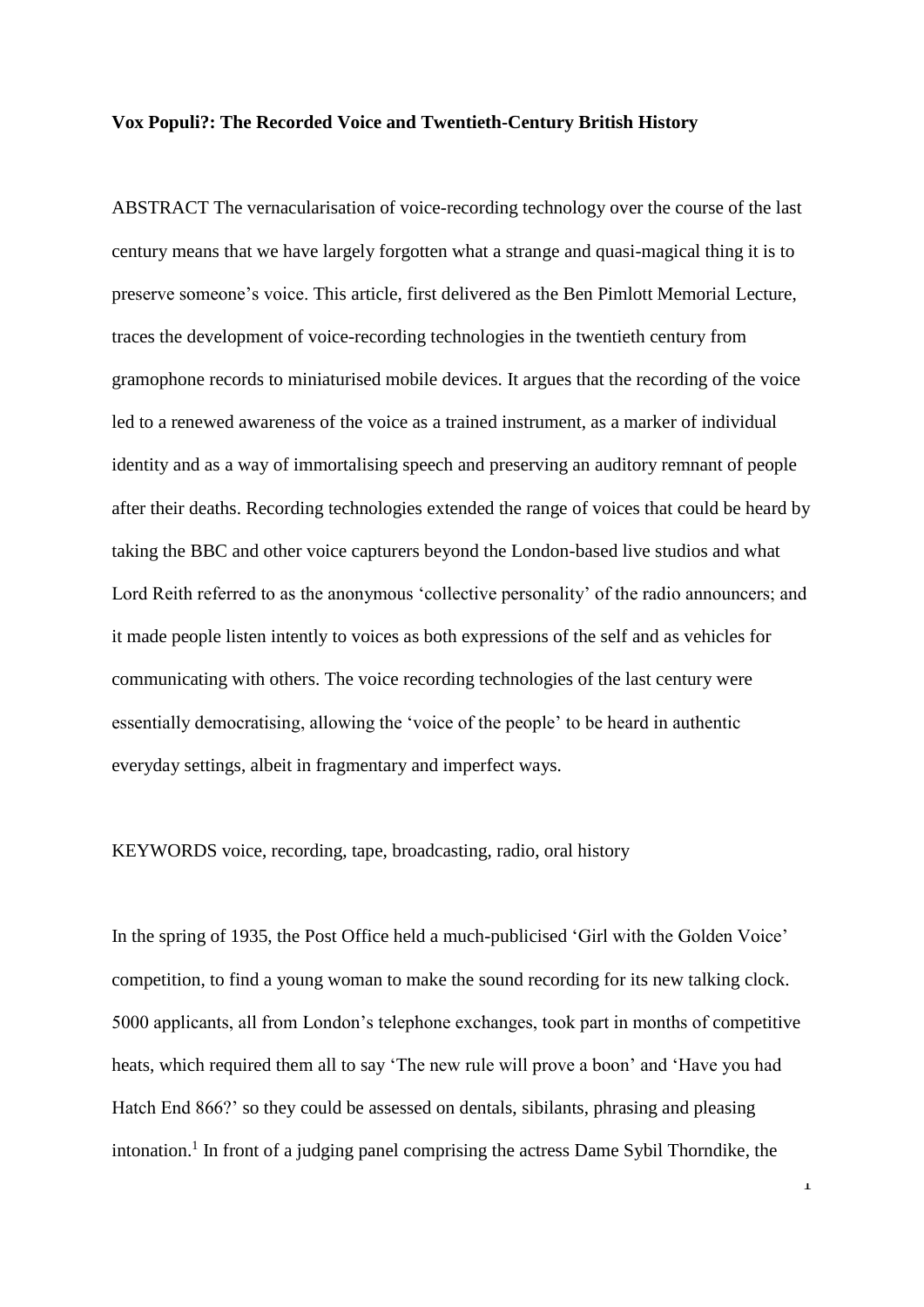poet laureate John Masefield and the BBC's chief announcer Stuart Hibberd, the 24 finalists had to read passages from Milton and Shakespeare from behind a screen 'so that nicely waved hair and pretty faces and clothes should not confuse the issue'.<sup>2</sup>

The winning voice, belonging to 26-year-old Miss Ethel Cain of the Victoria Exchange was, in the judges' opinion, 'beautiful in quality, with fullness of tone, with nothing niggardly about it, and nothing rasping in the breathing or in the note'.<sup>3</sup> Major G.C. Tryon, the Postmaster General, 'beamed at her with a benign, fatherly smile, and said he was proud that England could produce such a beautiful voice'.<sup>4</sup> According to one contemporary historian, Cain's voice was so soothing that lonely people would dial TIM just to listen to it, and besotted men would attempt to get in touch with its owner. <sup>5</sup> George Bernard Shaw wrote a play about her, 'The Girl with the Golden Voice', a two-hander in which he himself spoke to her on the telephone.<sup>6</sup> A GPO engineer advised that 'in view of the possibility of certain members of the public becoming so enamoured of the Golden Voice that they are impelled to listen to it for an indefinite period, an automatic device disconnects the circuit at the end of three minutes'.<sup>7</sup> Oddly, a 1939 GPO film promoting the talking clock, *At The Third Stroke* – in which a man argues with his wife and finds consolation in the Girl with the Golden Voice, climbing into bed and asking her out on the telephone before falling sleep with a smile on his face - seemed actively to encourage such compulsive behaviour.

Some recorded voices emphatically reinforce our sense of historical distance from them. The much parodied, soapboxy tones of Bob Danvers-Walker, the commentator on Pathe cinema newsreels from the Second World War onwards, or the meticulously modulated RP of BBC announcers such as Stuart Hibberd, Freddy Grisewood or Alvar Lidell, appear to speak to us not just from another time, but from another mental landscape. For the democratisation of voice and accent has become a lazy shorthand for embodying social change – a means by which we, with an air of condescension towards our immediate

 $\lambda$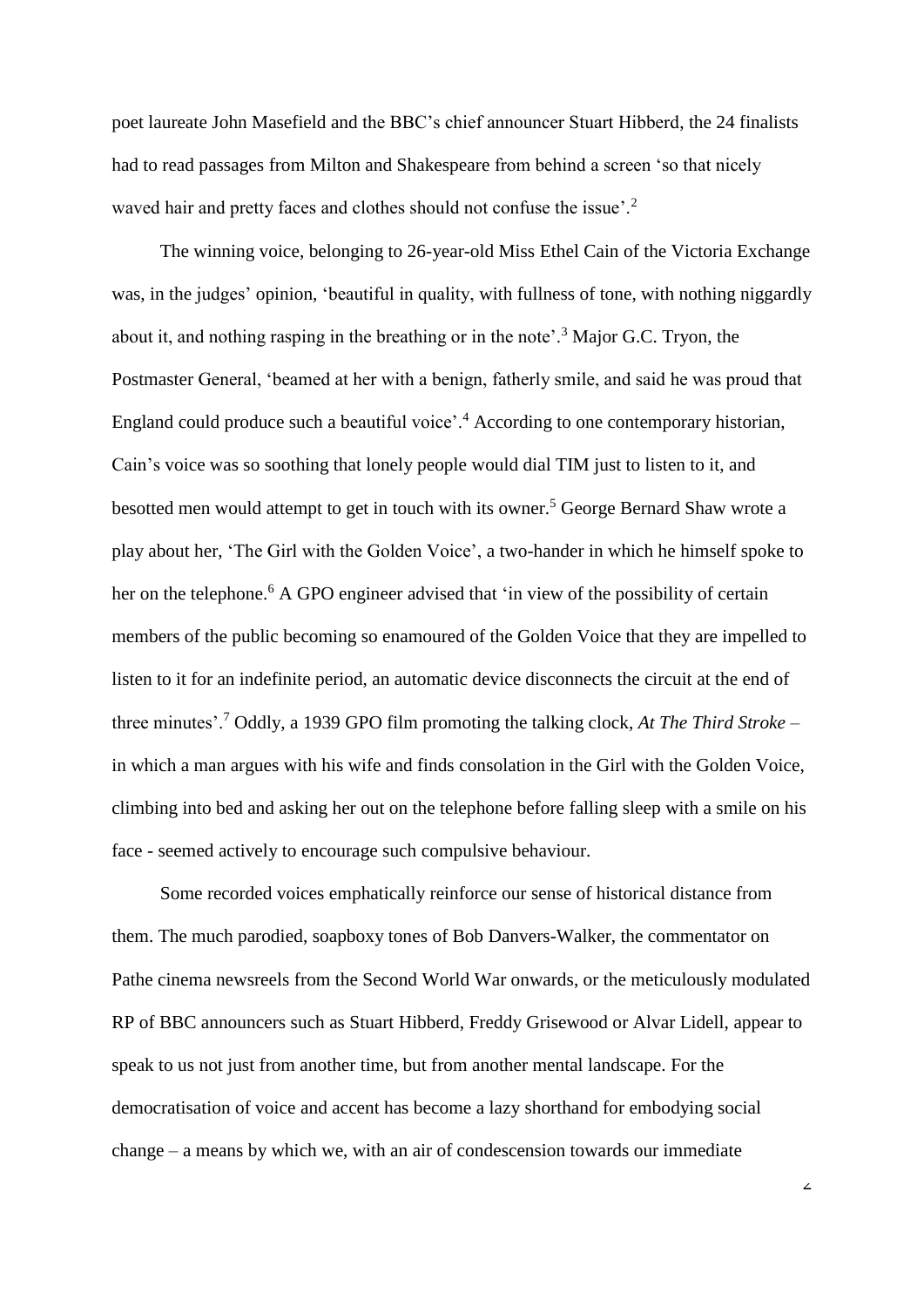ancestors, bracket them off as stuffier and more class-conscious than us. At first glance it might seem easy to file the story of the Girl with the Golden Voice under the same heading. And yet it is clear her voice was being judged not just on its class-appropriate pronunciation but on its quality, clarity and even beauty. Masefield said that the Golden Voice should sound 'like a nightingale singing at midnight without any trace of over-emphasis or personal advertisement'.<sup>8</sup> Cain's voice, heard by hundreds of millions of callers a year, seemed to carry not just the authority of officially sanctioned time but also the promise of some sort of intimate connection in an increasingly anonymised and automatised mass society. 'It is a great office to be the very voice of Time speaking to an inquiring and uncertain world,' a *Times* leader said.<sup>9</sup>

Most recorded voices at this time did, of course, communicate the tone and accent of a ruling class. Ideas about ideal voices change over time, and many of the 'golden voices' of the interwar years now sound highly affected - although the same might seem true to future listeners of the estuarine, glottal-stopped voices of our own time. But the development of recording technologies in the first half of the twentieth century led to a renewed awareness of the voice as a trained instrument, as a marker of individual identity and as a way of immortalising speech by allowing people to speak from beyond the grave. Recording technologies extended the range of voices that could be heard by taking the BBC and other voice capturers beyond the London-based live studios and what Lord Reith referred to as the anonymous 'collective personality' of the radio announcers;<sup>10</sup> and, as with the talking clock, it made people listen intently to voices as both expressions of the self and as vehicles for communicating with others.

## EARLY VOICE RECORDING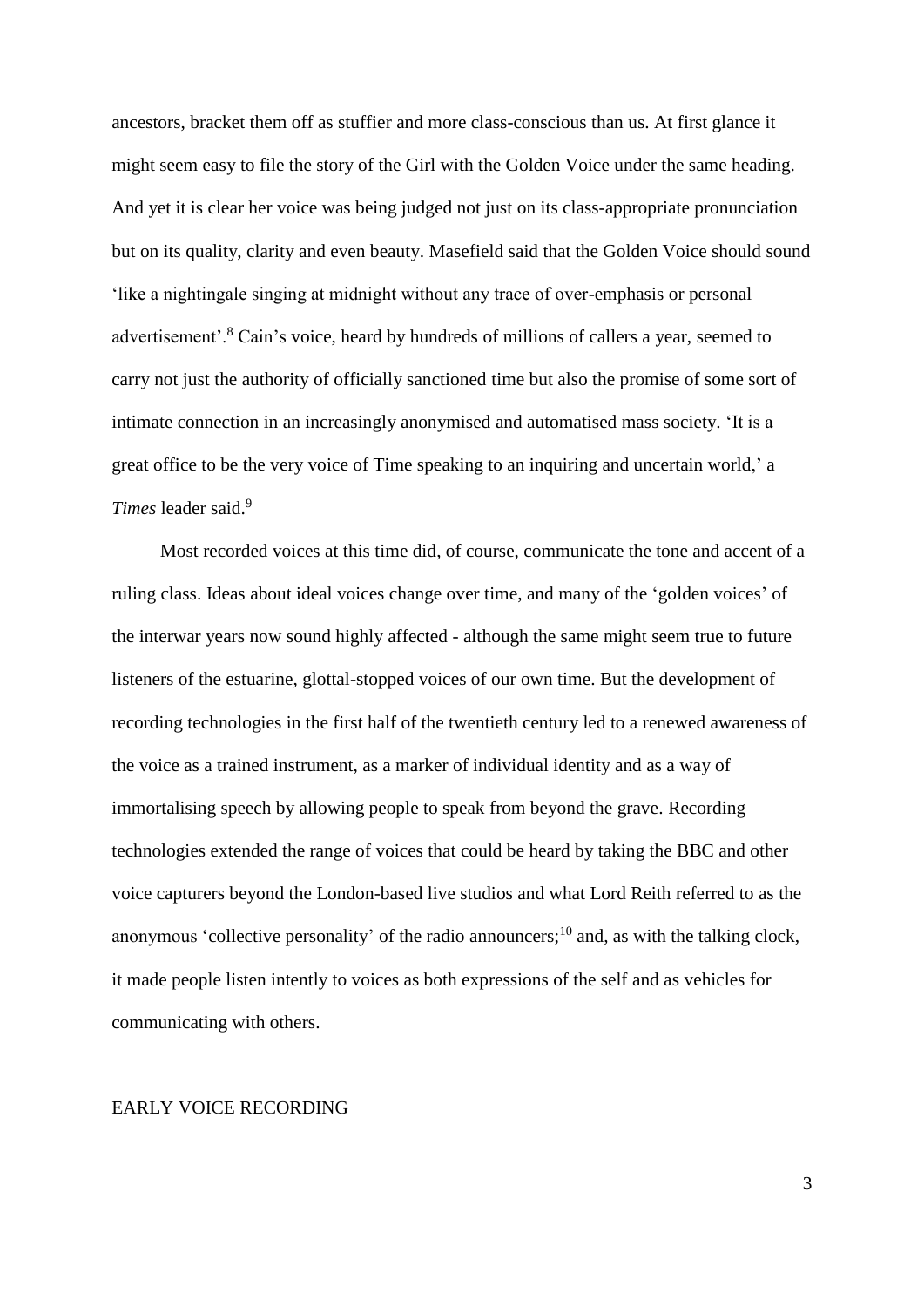Since the wax cylinders of early phonographs were delicate and could not be copied until the 1890s, and then only with poor-quality reproduction, few people would have heard a recorded voice before the twentieth century.<sup>11</sup> The sense of estrangement created by the dissevering of voice from physical body was famously captured in the painting of the dog, Nipper, listening to 'His Master's Voice', painted in 1898 by Mark Barraud and acquired in 1899 by the fledgling Gramophone Company. Even in the early twentieth century, hearing the voices of absent speakers was often seen as the preserve of mystics and mad people.<sup>12</sup> It was only with the arrival of national radio and a mass market for 78rpm gramophone records after the First World War that recorded voices were widely disseminated. The newness of the experience invited much public contemplation on the nature of the voice and how it could best be captured and carried by these new technologies. 'Never has the human voice in particular … received a place in our civilization such as it is receiving today,' wrote the *Manchester Guardian* in 1931, noting the impact of the gramophone and the wireless. 'All up and down the world voices are being discussed – their resonance, timbre, variation, and quality; whether they "come through" well or "blast" or "twang," or irritate by their monotony.'<sup>13</sup>

In her 1933 book *Broadcasting*, the BBC's first director of talks, Hilda Matheson, noted that disconcerting sense of near-recognition that radio performers felt when they listened to their own recorded voice played back to them and they heard it as others did, through the air rather than conducted through the bones of their skull. 'We scarcely remember when we could not speak; we are scarcely conscious of how we speak,' she wrote. 'Confront any man or woman with an audible record of his speech, and his feelings will vary from rage and incredulity to shame and embarrassment.<sup>'14</sup> 'I must apologise for my voice,' one early broadcaster told his listeners. 'Since my last talk I've had the somewhat alarming experience of hearing my own voice on the Blattnerphone. I was frankly horrified. It struck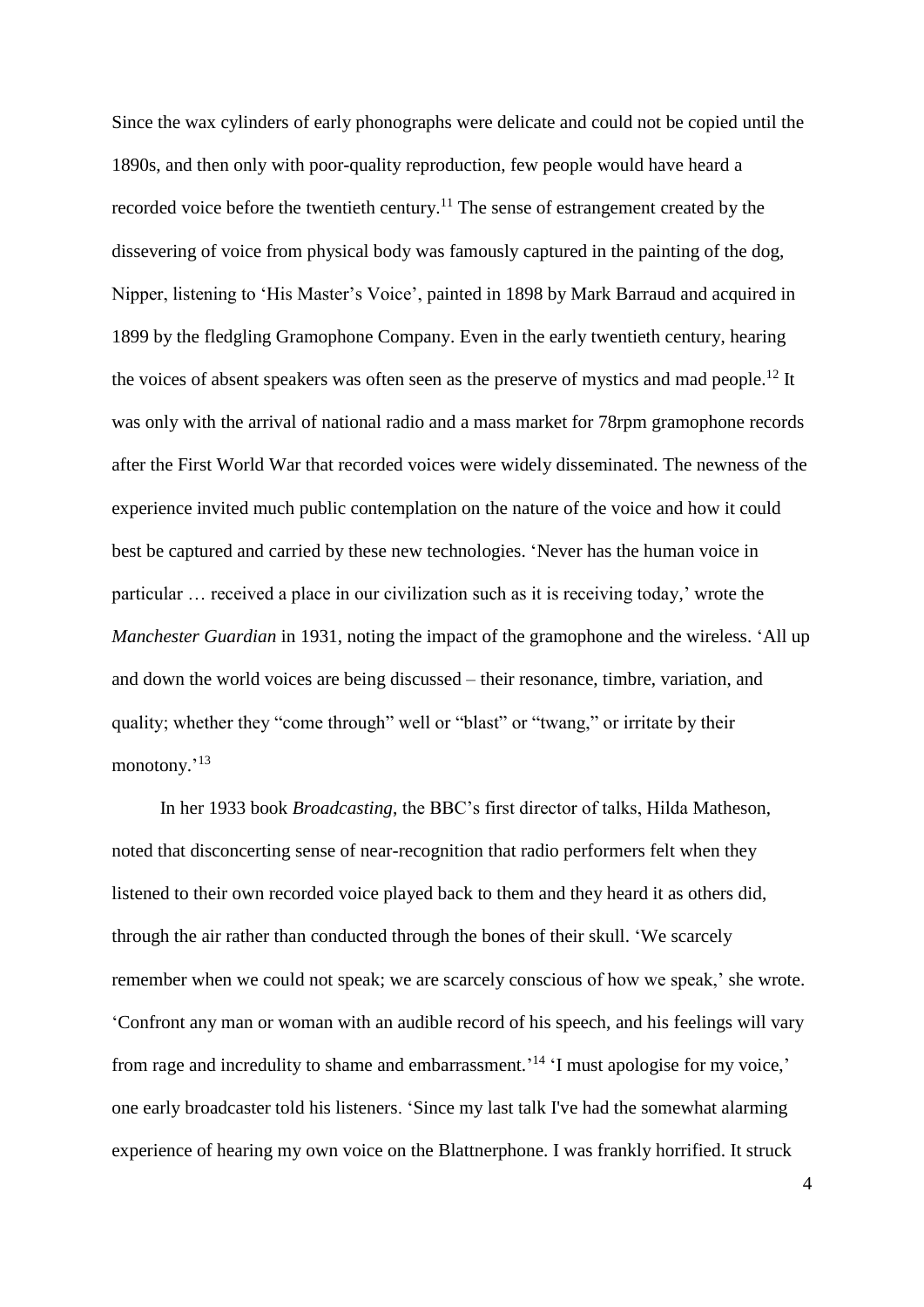me as being almost the most unpleasant voice I'd ever heard.<sup>15</sup> Another wrote that 'my voice was a very nasty shock to me. It was affected and drawly, and when I hopefully asked someone whether I really sounded like that he said I did.<sup>'16</sup>

Ludwig Blattner, the publicity-conscious manager of the Gaiety Cinema in Manchester, had been giving his customers the chance to pay to hear their own voice on his patented recording machine, the Blattnerphone, as early as  $1929$ ,<sup>17</sup> and the BBC was using this cumbersome machine by 1931. But it was the lighter disc-cutting machines supplied by Cecil Watts's Marguerite Sound Studios from 1933, which could be carried in mobile recording vans, that were central to the development of the radio 'feature', which wove the recorded voice together with sound effects and music to create an aural picture. The development of mobile recording was pivotal in extending the repertoire of radio voices beyond the smoothvoiced, cultivated intonations of announcers like Grisewood and Hibberd who set the tone of Lord Reith's BBC. In the first BBC feature to use a mobile recording van (hired from a film company), Lawrence Gilliam's *'Opping 'Oliday* (1934), its recorded voices were 'microphone snap-shots' of hop pickers leaving London Bridge station in the early morning on a special train, and being hired by Kent farmers.<sup>18</sup>

By 1936 the BBC had three recording vans of its own. A young BBC producer based in Manchester, Olive Shapley, set out specifically to record working-class voices using one of these units, making features in Durham mining villages, a northern seaside hotel, and the allnight cafes and loading depots frequented by long-distance lorry drivers. She found that, while ordinary people were intimidated in a studio, they spoke more naturally when recorded in their homes or the street.<sup>19</sup> Shapley's first feature using the mobile unit, *£.s.d.: A Study in Shopping* (1936), was made in Sowerby Bridge near Halifax, and the arrival of the large, unwieldy van generated much excitement in the town.<sup>20</sup> This pattern was repeated wherever the mobile vans went, their arrival often being followed eagerly in the local press.<sup>21</sup> But they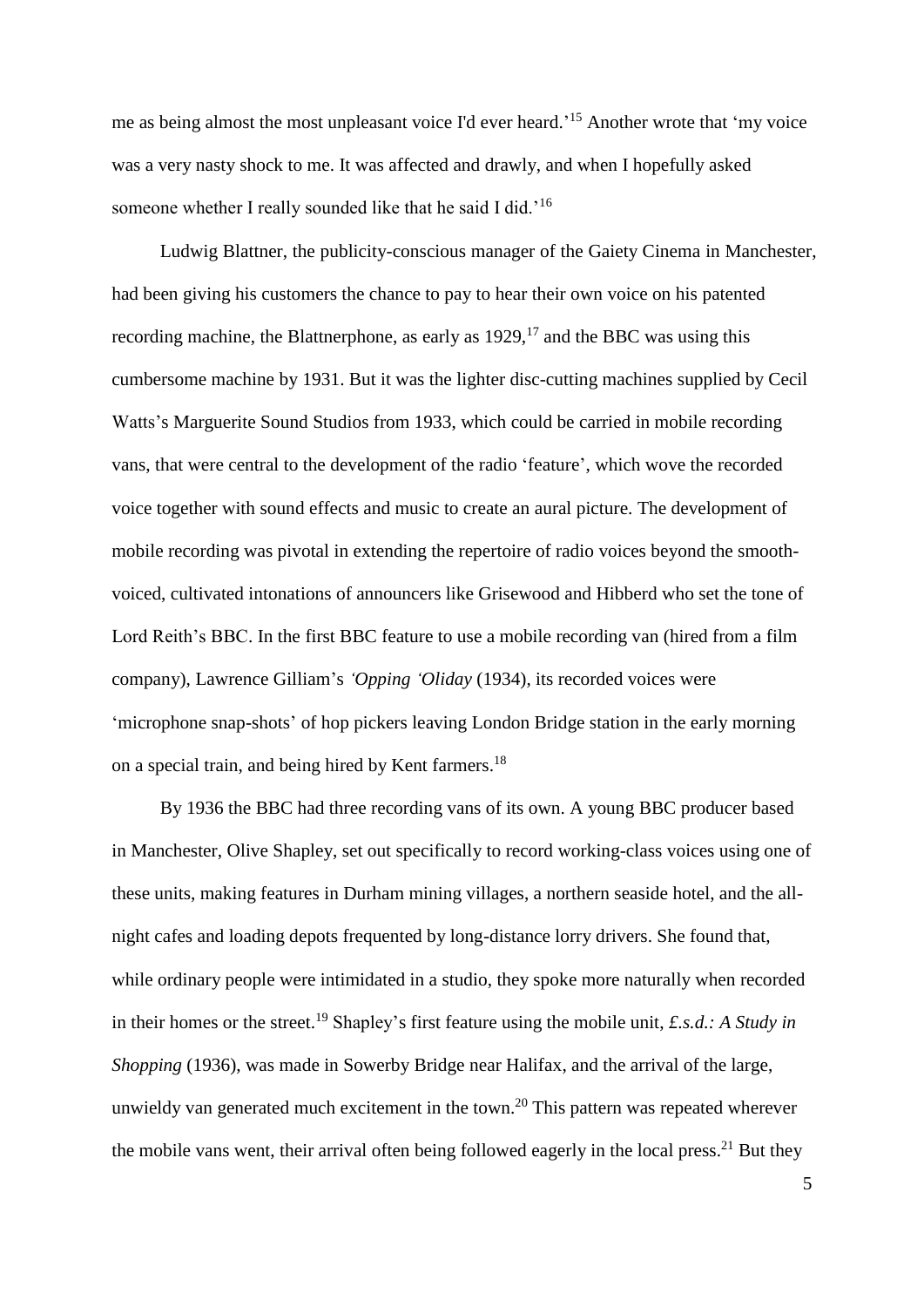were limited in their range: although the BBC's first van, the M53, was referred to by *Wireless World* as the 'BBC's Flying Squad' and was nifty enough to visit the Hebrides and Sark, its two successors, the ones used in the regions, weighed seven tons each, had a 20mph maximum speed and could not negotiate the narrow, hilly roads in fringe areas like the West Country, Wales and the Scottish Highlands – the standard excuse when local papers complained, as they often did, that the BBC was not recording people in their area.<sup>22</sup>

The introduction in 1935 of the TD/7, a twin-turntable gramophone with a tracking arm, had allowed producers to cue up the precise groove of a disc and put together feature programmes that were smooth amalgamations of different voices.<sup>23</sup> The producer D.G. Bridson, also based in Manchester, used the TD/7 and the mobile unit to make lyrical features combining poetic commentary, music and voices recorded on location. In *Coronation Scot*  (1938), for instance, he traced the course of the London to Glasgow express, recording the voices of housewives, farmers and workers who lived near the railway line, so listeners heard the accents change slowly from Cockney to Gorbals.<sup>24</sup>

Alongside this growing sense that 'ordinary' voices needed to be heard, however, was the belief that recording devices could be used as a way of preserving an auditory remnant of distinguished persons after their death. As early as 1925 the BBC was working with the British Museum and His Master's Voice to broadcast programmes of 'speeches, vocal and instrumental music and recitations by distinguished persons now dead', including recordings of Queen Victoria, Tennyson reciting 'The Charge of the Light Brigade' and Sir Herbert Beerbohm Tree declaiming 'To be or not to be'.<sup>25</sup> The BBC carried on with these programmes, featuring eminent Victorians like William Gladstone, Henry Morton Stanley and Florence Nightingale, into the mid-1930s.<sup>26</sup> The fact that the men and women who recorded their voices on the earliest phonographs were all now dead gave these efforts an added piquancy, but the voices of people who had just died also had the power to move. '"He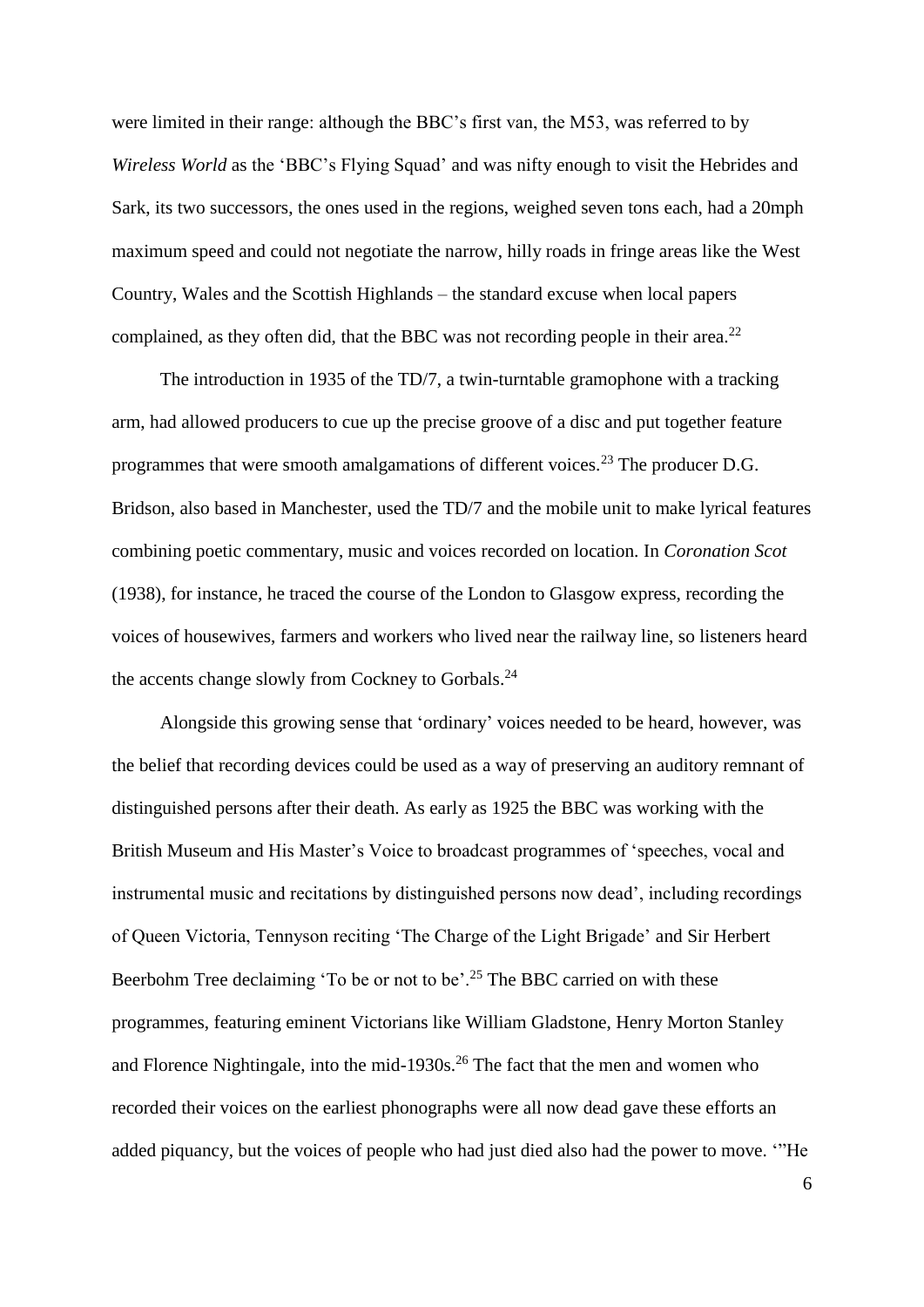being dead yet speaketh" has acquired a new and more literal meaning,' declared *The Times* in February 1936, after listening to a record issued by the Gramophone Company of the late King George V as he addressed the Empire from Sandringham just two months earlier.<sup>27</sup>

The belief that human voices needed to be captured before they vanished forever underpinned the founding of the BBC Sound Archive in 1937. Marie Slocombe, who had joined the BBC as a holiday temp secretary in the Recorded Programmes Department that summer, was asked to tidy up a pile of Cecil Watts's lacquer-coated aluminium discs, which were not archived because they could only be used about 20 times before they became too scratched to play. Sorting through recordings of H.G. Wells, Lloyd George, G.K. Chesterton and others, Slocombe obtained permission to send them to a record company for processing. Every week she would write a memorandum to her superiors explaining why she had selected four or five items for permanent pressing - on one occasion having to make a special case for preserving two copies of George Bernard Shaw's voice. Although her initial motivation was simply that 'these voices must be preserved', she made the case for spending licence fee money by pointing to the worth of such voices to listeners of the future.<sup>28</sup> By the time the head of the BBC Recorded Programmes Department, Lynton Fletcher, played some of these recordings at a Foyles Literary Luncheon in 1941, there were 10,000 records in the library which, he said, 'when laid on top of each other would stretch as high as the Tower of Babel'. The writer and barrister Philip Guedalla, introducing Fletcher, said that this 'gallery of voices' allowed us to 'walk back by a very broad and a very easy highway into the past'.<sup>29</sup> The BBC Sound Archive, as it was renamed, later grew into a more general library of news events and programmes but its original guiding impulse was as a repository for voices that might otherwise be lost.

This sense that new recording technologies needed to archive the voices of important people before they died carried into the postwar era. Bertie Rodgers's longrunning radio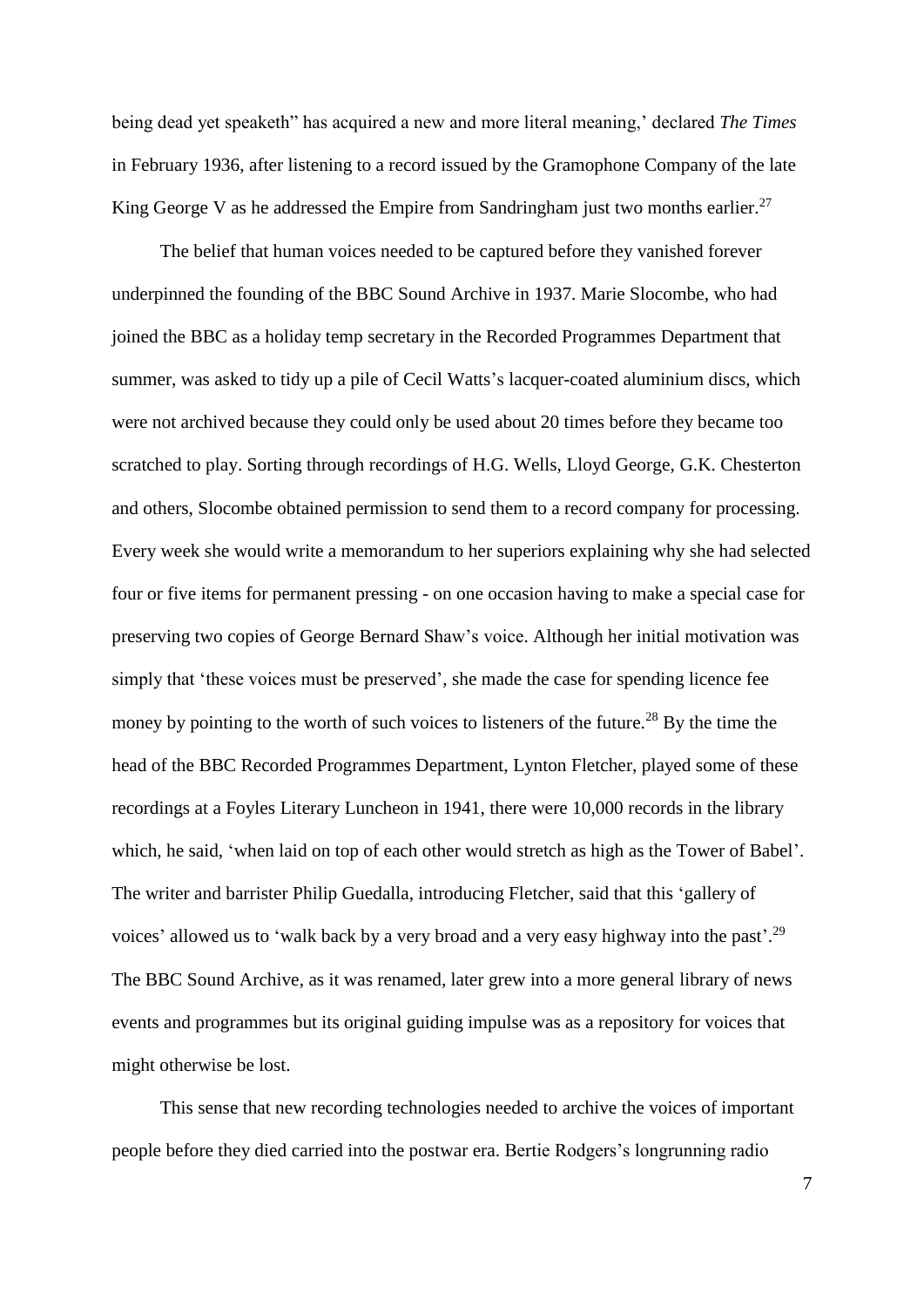project for the Third Programme, *Irish Literary Portraits*, beginning in 1949 and interviewing people who had known authors such as Yeats, Joyce and J.M. Synge, pioneered oral history as sound montage, what came to be known as the 'Rodgers technique': editing these voices, with minimal narration, into a virtual conversation that surprised even the participants when they listened to it.<sup>30</sup> A renaissance of spoken word radio on the new Third Programme coincided fortuitously with the arrival of the long-playing record and the launch in 1951 of Argo Records which, inspired by Caedmon in the US, soon began recording authors or actors reciting poetry and other literary works on LPs. One of Argo's first big successes was the 1954 BBC radio recording of *Under Milk Wood*, subtitled a 'play for voices' - its First Voice provided by the beautifully sonorous Richard Burton. With the help of Peter Orr of the British Council's Department of Recorded Sound, who travelled the country interviewing them, Argo also recorded over a hundred poets (ranging in age from T.S. Eliot to Sylvia Plath) for the series *The Poet Speaks*.

The number of poets recorded in high fidelity around this time is striking when one considers that the voices of Rudyard Kipling and W.B. Yeats, who died in 1936 and 1939 respectively, are available only in fragmentary, scratchy recordings which do not sound much better than those of Tennyson on the earliest phonograph.<sup>31</sup> John Masefield, a longstanding champion of the spoken word, welcomed the return to poetry recital via LP. In 1959 he issued his long poem 'The Story of Ossian' on Argo Records before bringing it out in print. The writer and critic John Wain, as the *Observer*'s 'spoken word' reviewer, looked forward to the 'imminent rescue of the poet by hi-fi and LP from the bear-hug of the printing press'.<sup>32</sup> Observing that his former students at the University of Reading had no idea of literary form because they saw the printed word merely as an ideogram that bypassed the ear on its way to the brain, his prescribed treatment for this 'print-coddled mind' was hearing poetry spoken aloud on LP. 33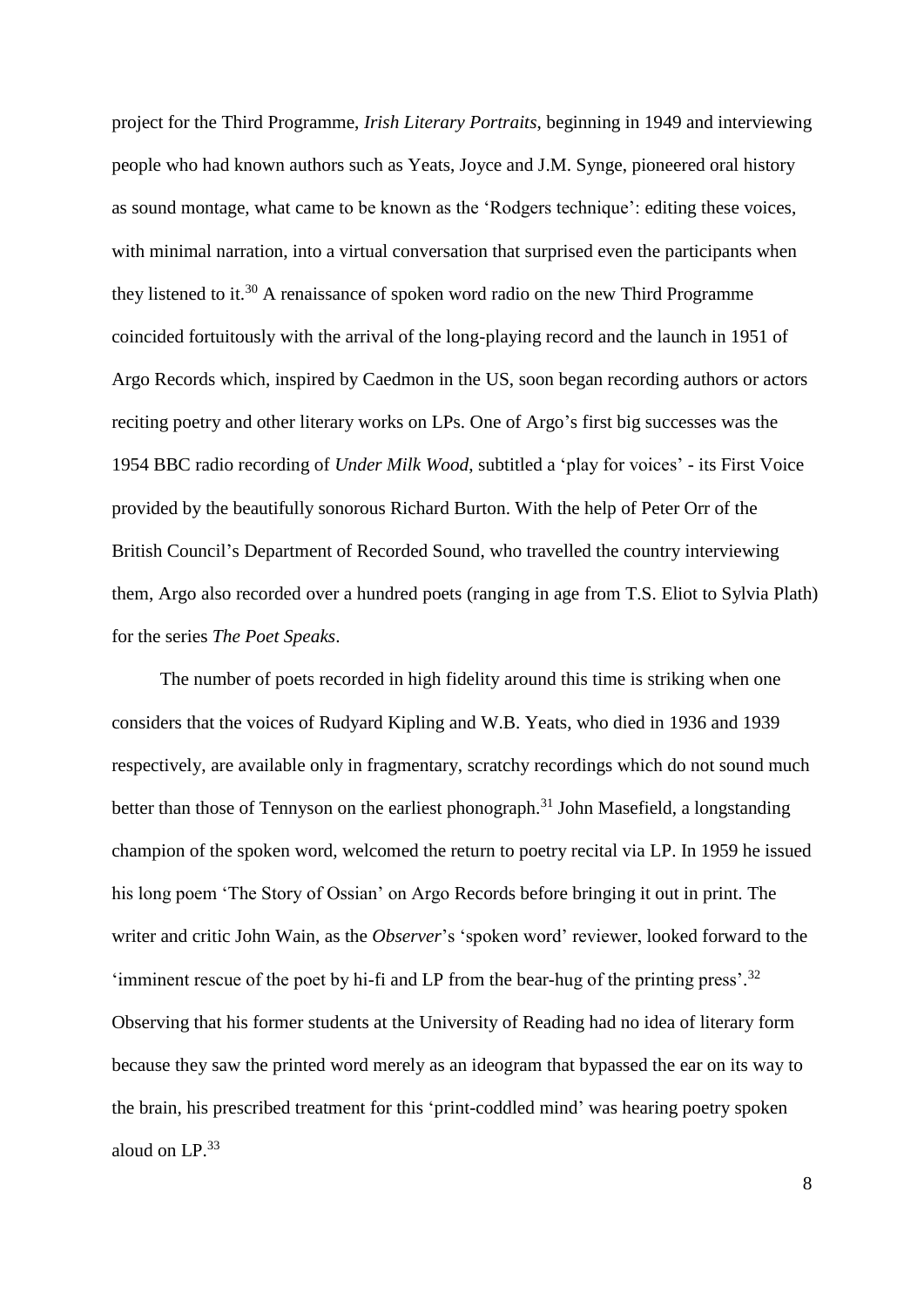# THE RISE OF THE TAPE RECORDER

The arrival of the tape recorder helped to expand and democratise this field collection of voices by gradually deprofessionalising it and bringing it definitively out of the recording studio. 'There is no end to the thrills which this magic entertainer can bring,' claimed the advertisement for the evocatively named Soundmirror, which in 1949 became the first commercially available magnetic tape recorder to arrive in Britain. 'It will record the humorous patter of your favourite comedian, the art of the orator, the fun of a party or important family occasions like weddings.<sup>34</sup> For the first few years, however, its market was restricted to professionals or serious hobbyists, and a tape recorder was rare enough to be a tourist exhibit. The star attraction at Launceston borough fete in Cornwall in September 1950, for example, was 'a recording machine (the first in Launceston) owned and operated by Messrs. L. and K. Dean, of the Westgate Radio. Adults and children queued up to speak into the microphone and a minute later, to hear their own voices played back over the machine'.<sup>35</sup>

For professionals, the portable tape recorder meant crucially that they did not require a mobile recording van or sound engineer. Its introduction created a new type of anthropology, for it coincided with a widespread anxiety that local dialects and regional culture were being destroyed by rural depopulation and the growing dominance of national mass media, and that the authentic human voices of the regions needed to be recorded before they vanished. Another fear at the time was that National Service training might cause young men to 'scrape their tongues' and lose their accents and dialects.<sup>36</sup> In Scotland a small number of amateur scholars, worried in particular about the decline of Gaelic, had already begun sporadic efforts to record voices. John Lorne Campbell had bought his first recorder, the Ediphone, before the Second World War, which he used to record people on Barra, but he failed to get public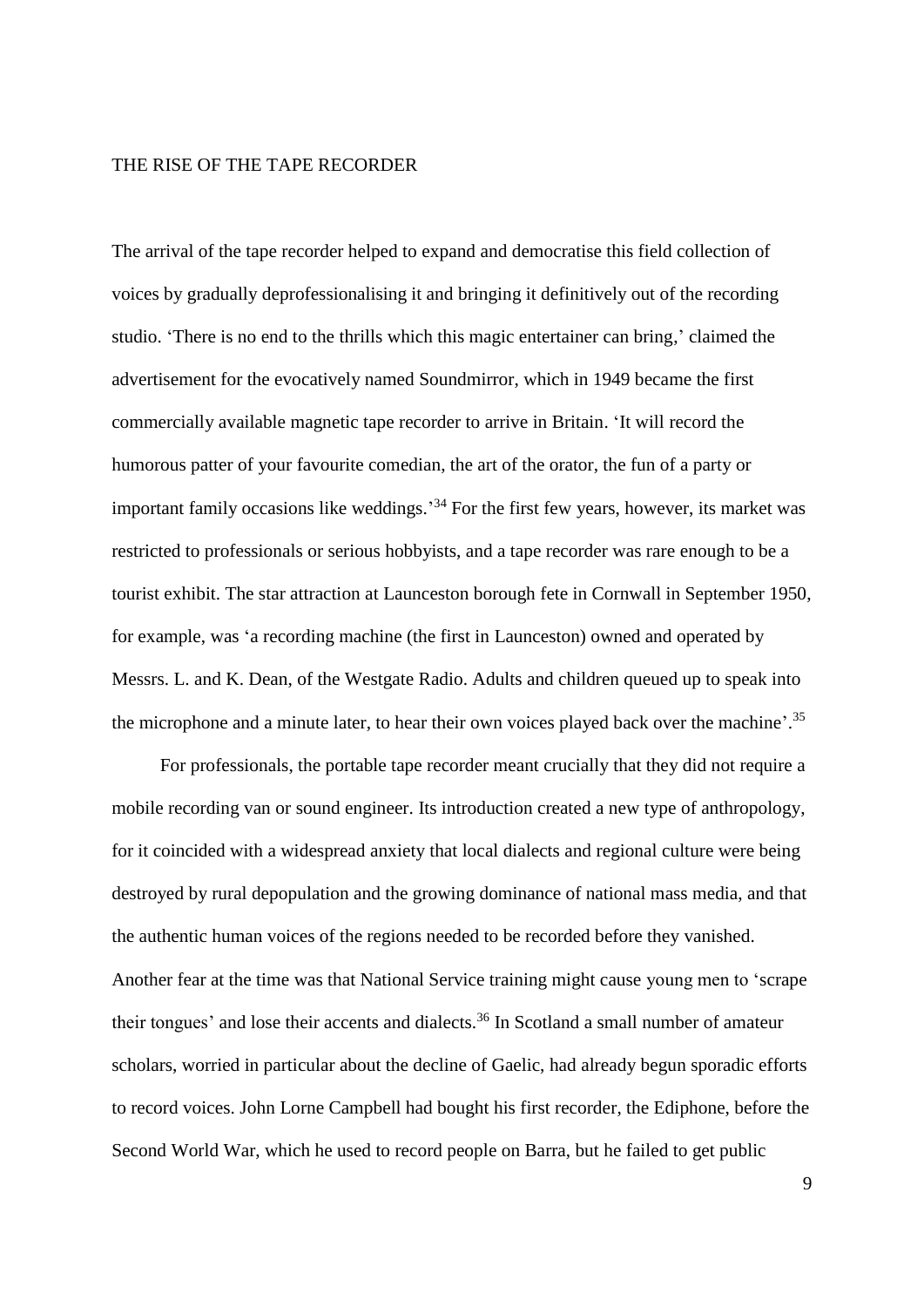funding and no universities or libraries wanted to archive his recordings. In 1947, inspired by the Irish Folklore Commission, which by then had over 50 fieldworkers collecting voices throughout Ireland, Campbell founded the Folklore Institute of Scotland with a few friends and used the Webster wire recorder, which he ordered by post from the US, to capture bards and storytellers in South Uist – although, since it needed mains electricity, he had to invite his informants to the Lochboisdale Hotel for recording sessions.<sup>37</sup>

The arrival of the portable tape recorder gave fresh impetus to these disparate recording programmes. A charismatic guiding force was the Scottish poet and folklorist Hamish Henderson who, while staying as a guest of the Olivetti family at their villa near Ivrea in Italy after the war, was introduced to the company's new portable model. 'That taperecorder struck me with the force of a revelation!' he said later. 'Here was a tool with which I could record, document and revitalise the song and musical tradition of Scotland. It was a windfall – like Newton's apple – out of the pure Alpine air!<sup>38</sup> So when, in October 1950, the American musicologist Alan Lomax arrived in Scotland with a portable tape recorder to record folk songs, Henderson immediately understood its worth. He agreed to help Lomax by travelling round the northeast of Scotland recording songs - which he later described as 'like holding a tin can under the Niagara Falls<sup>39</sup> – while the Celtic scholar Calum MacLean covered the Gaelic-speaking west with his brother, the poet Sorley MacLean. The resulting 25 tapes inaugurated the archive of the new School of Scottish Studies at the University of Edinburgh, which also served as a repository for extant scattered recordings, such as the Gaelic stories recorded by Campbell in the Outer Hebrides. The School's field workers, working on short-term contracts, began hitchhiking around Scotland with their recording equipment and living, according to Henderson, at 'sub-subsistence level'.<sup>40</sup>

Henderson and Calum MacLean eventually won a fierce argument with Stewart Sanderson, the School's archivist, who thought that only carefully vetted material should be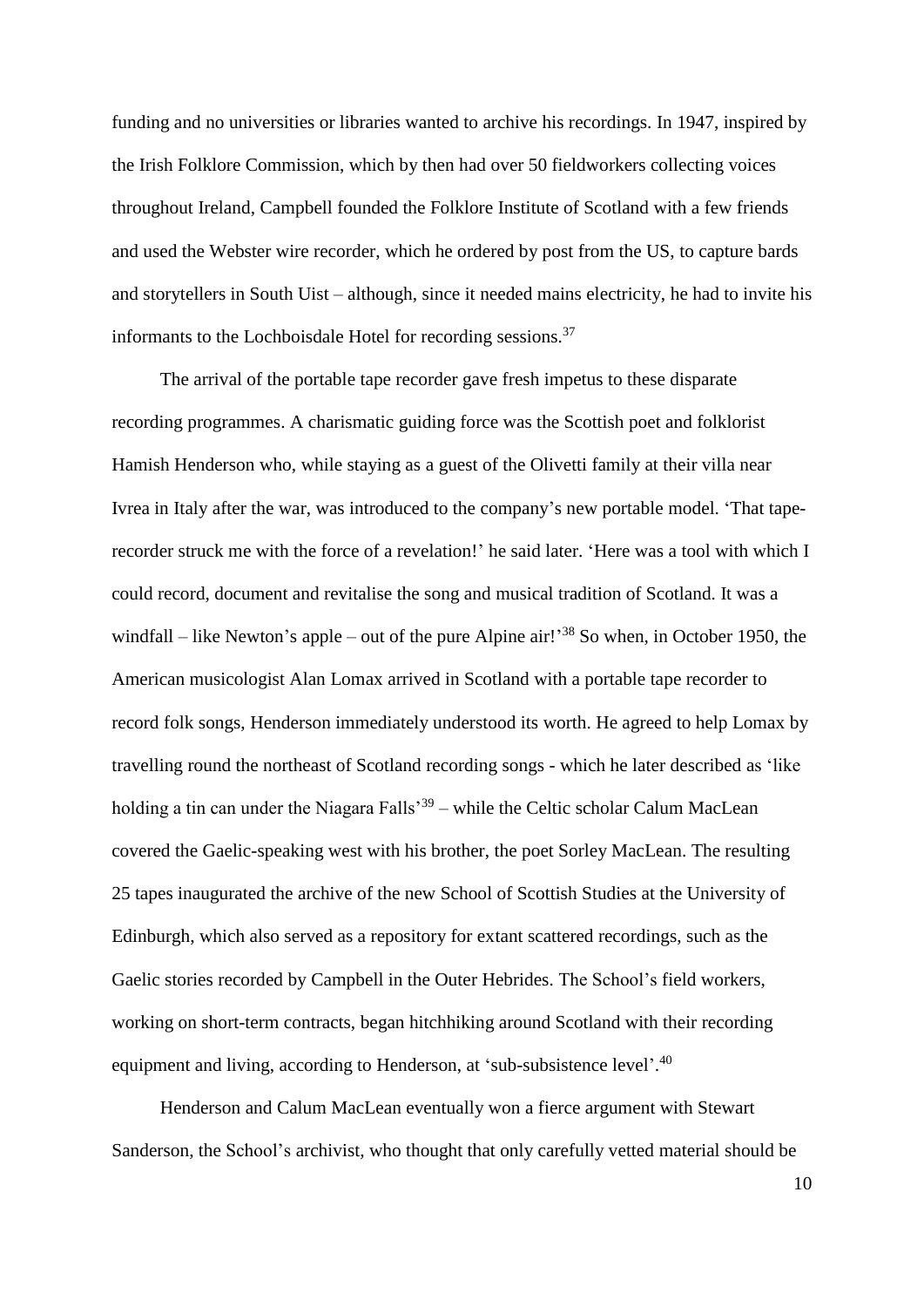kept and made available solely to academic researchers, and who wanted the tapes to be transcribed and then wiped and reused, as happened at the Irish Folklore Commission. Henderson and MacLean wanted everything kept and made as widely available as possible, believing the tapes contained 'unique voices that must be preserved and made available to generations unborn'. <sup>41</sup> By the early 1970s the School had a staff of 20 and 2500 hours of Scottish voices on 3600 reels of tape. Henderson would spend long afternoons in his office playing reel-to-reel recordings to friends and colleagues.<sup>42</sup> 'Behind the innocent, timeweathered walls of 27 George Square,' the *Glasgow Herald* wrote in 1971, 'lie meaty tales, songs and legends of witchcraft, love charms, curses, the Clearances, tragedies, illicit whiskymaking, and gems from down the centuries.<sup>'43</sup>

Stanley Ellis, the principal fieldworker for Harold Orton's Survey of English Dialects at Leeds University, was similarly energised by the tape recorder. His institution had a long history of recording voices: F.W. Moorman, soon after his appointment as Professor of English in 1912, persuaded the university to buy a primitive wax-cylinder dictaphone and he would ride on a bicycle, his dictaphone strapped to it, to take field recordings of local dialect in Yorkshire villages. In 1928 Orton himself had initiated a survey of Northumbrian dialects and he aimed to continue this during and after the war at Leeds but petrol rationing, in place until 1950, severely hindered field collection.<sup>44</sup>

In 1952, no longer hindered by petrol shortages, Ellis began riding round Britain in a BSA motorcycle and sidecar loaded with his new Simon Mark I portable recorder and packets of Ringtons tea used to persuade village postmistresses to put him in touch with the elderly agricultural workers whose dialect would be best preserved.<sup>45</sup> After Ellis's marriage in spring 1953 the University supplied him with a caravan and a better tape recorder designed by a former BBC engineer, which also had a battery and converter. Ellis lived with his wife and, later, their first child on the road for the next five years, giving rise to a compellingly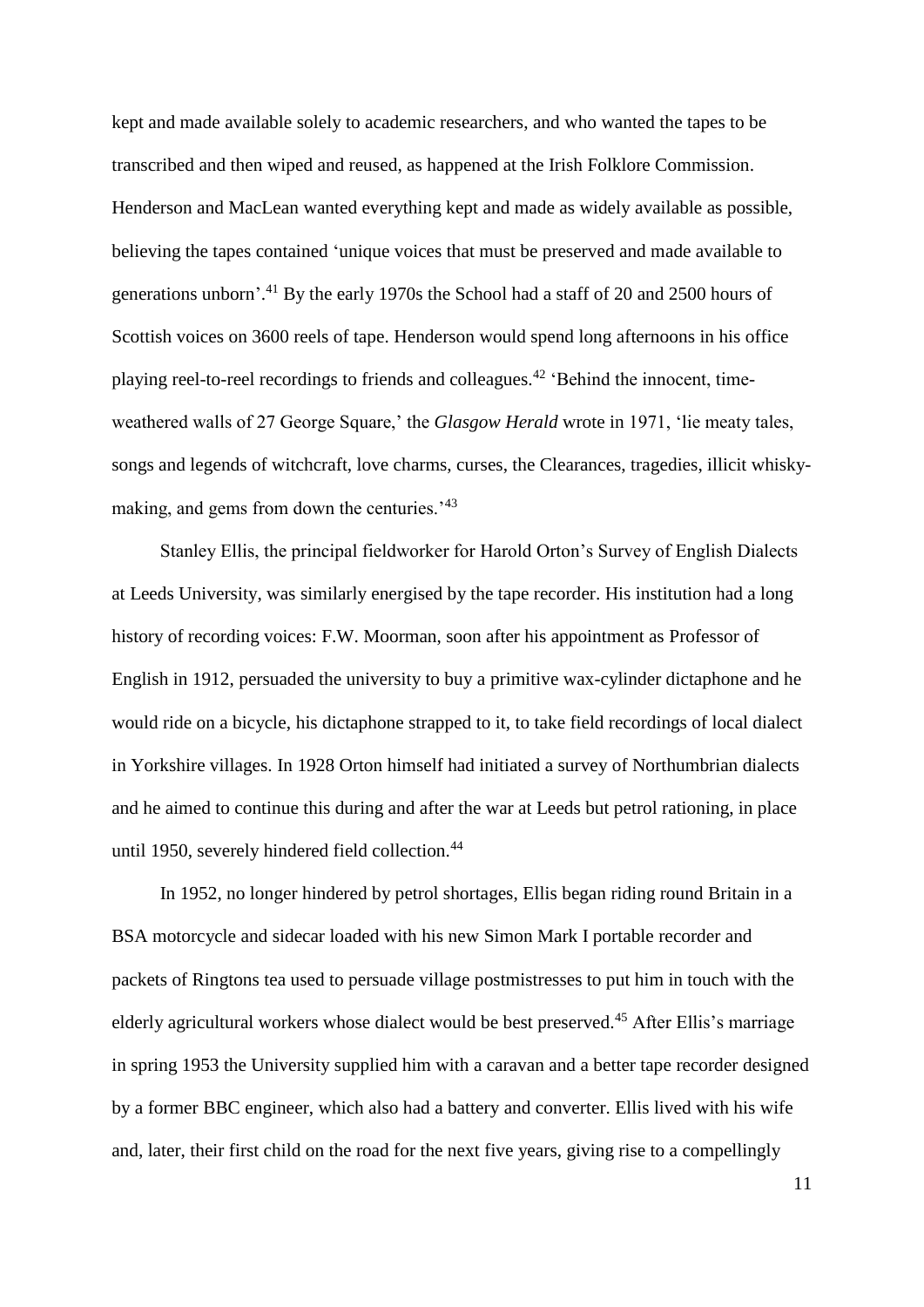titled scholarly article, 'Dialect-Hunting by Caravan'. At first this caravan was pulled by a 1936 Vauxhall 14hp car but this aged vehicle could not carry its load up steep hills, so fieldwork was initially confined to flat Lincolnshire - until in 1954, the university supplied a Land Rover and Ellis began covering the whole country from the home counties to the Scottish borders.<sup>46</sup> Maurice Varney, who studied dialectology at Leeds from 1955 to 1959, wrote later that 'when Stanley's land rover and caravan pulled up at the English Department after another expedition, we all trembled as if awaiting the arrival of a great explorer like Shackleton or Burton'.<sup>47</sup> This being the period of *My Fair Lady*'s long run in the West End (1958-63), Ellis's ability to place a regional accent to within a couple of miles led to newspapers describing him as 'a real-life Professor Higgins'.<sup>48</sup>

These portable tape-recording projects bred imitators. In the early 1950s, the Department of Welsh at University College of Wales, Cardiff was inspired by the Leeds Survey and the School of Scottish Studies to buy a Grundig 500L tape recorder and send a research student, Vincent H. Phillips, to record some of the last Welsh speakers in the Vale of Glamorgan and Monmouthshire.<sup>49</sup> In 1957 Phillips was appointed to the staff of the new Welsh Folk Museum, but the museum had to borrow the Grundig from his old department for its fieldwork. In January 1958, Gruffydd John Williams, Professor of Welsh at Cardiff, made a radio appeal on behalf of the museum, asking for £2000 to buy recorders and a recording van. 'If we as Welshmen do not give the Welsh Folk Museum this opportunity we will be severely criticised by future generations,' he told listeners.<sup>50</sup> The funds raised enabled the museum to buy a Land Rover and an EMI portable tape recorder.<sup>51</sup>

The pioneering oral historian, George Ewart Evans, was an early adopter of this EMI machine, also known as the Midget. In 1948 Evans had moved with his family to Blaxhall, a Suffolk village whose location three miles from the nearest railway station, and with only one bus a week to Ipswich, had allowed its dialect to be preserved. His first book, *Ask the Fellows*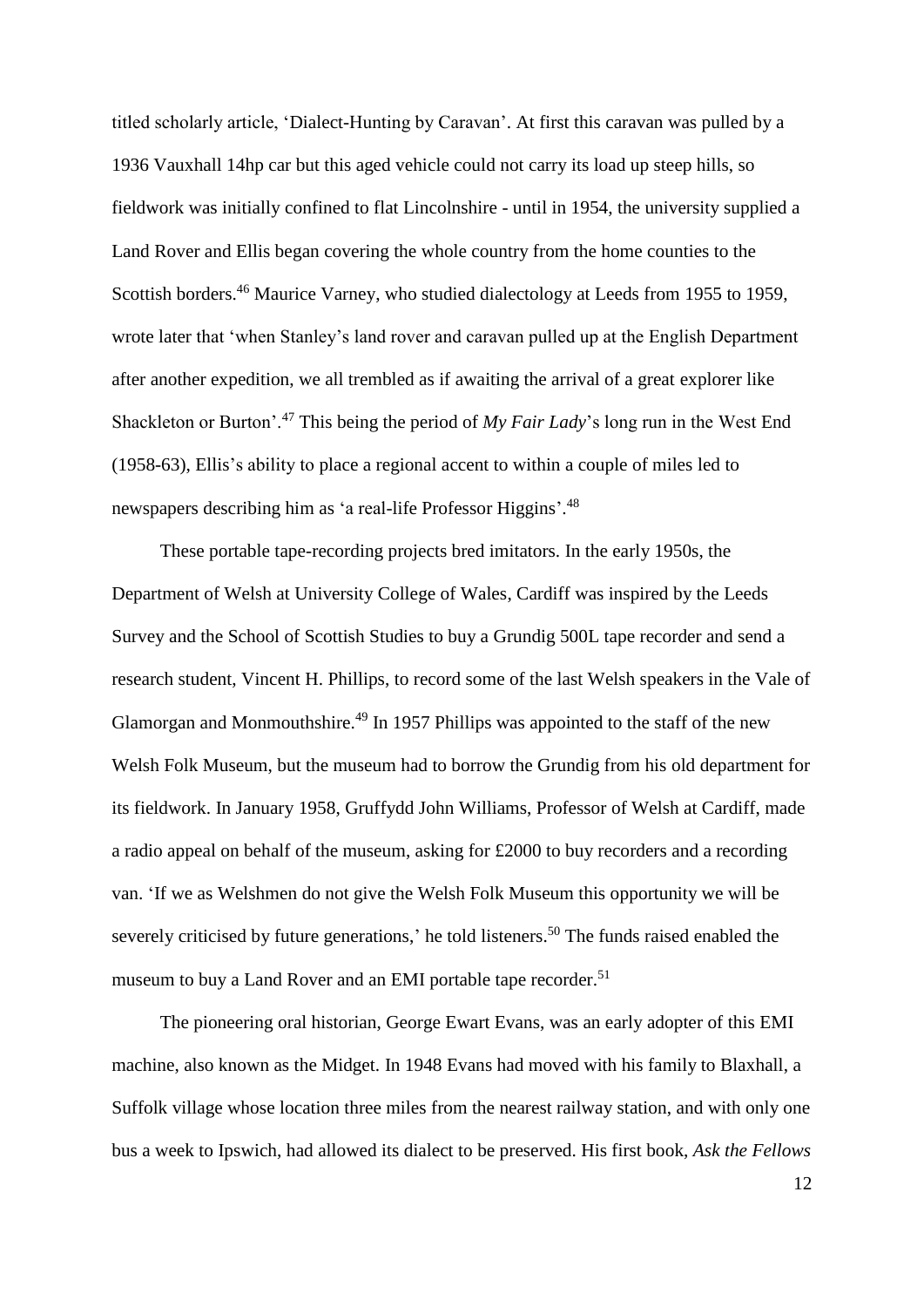*who Cut the Hay* (1956), had emerged out of unrecorded conversations with neighbouring farmers, but that year David Bryson, head of the new BBC area station at Norwich, lent him a Midget, because Evans was about to move from Blaxhall and wanted to record his friends before he left. He was technically adept, having served as a radio operator during the war, and immediately saw the virtues of the Midget - particularly in a village like Blaxhall with no electricity, for it could be battery-operated.<sup>52</sup> This enthusiasm for tape recording was unusual among sociologists and oral historians at this time. Michael Young of Bethnal Green's Institute of Community Studies, explaining why he and Peter Willmott had not used one for *Family and Kinship in East London* (1957), said that 'we didn't think tape recorders added very much'. Young's ICS colleague Dennis Marsden told another interviewer that 'we almost prided ourselves in that method' [of note taking without taping].<sup>53</sup> Evans used the Midget to capture not just what was said but ways of speaking, 'the verve and the sinewy texture of the language of the men and women who were born in the eighties of the last century … as if their work, the work of their hands, had fashioned their tongue, and moulded their speech to economical and often memorable utterance'.<sup>54</sup>

Many early users of the portable tape recorder were motivated by this sense that they were recording a pre-First World War generation which was a last link to pre-modern culture. The urgency of Evans's task was brought home to him when his first informant, a farmer called Robert Savage, died just before he began making recordings. <sup>55</sup> Calum Maclean, starting work in the west Highlands in 1947 for the Irish Folklore Commission, had told the *Glasgow Herald*: 'Time is vital. The really good storytellers are mostly over 70 years of age. Their stories must be recorded before it is too late.<sup>56</sup> Often hearing news of the death of men he had recently interviewed, Stanley Ellis was similarly spurred on by a sense that further collection of voices needed to be done quickly. $57$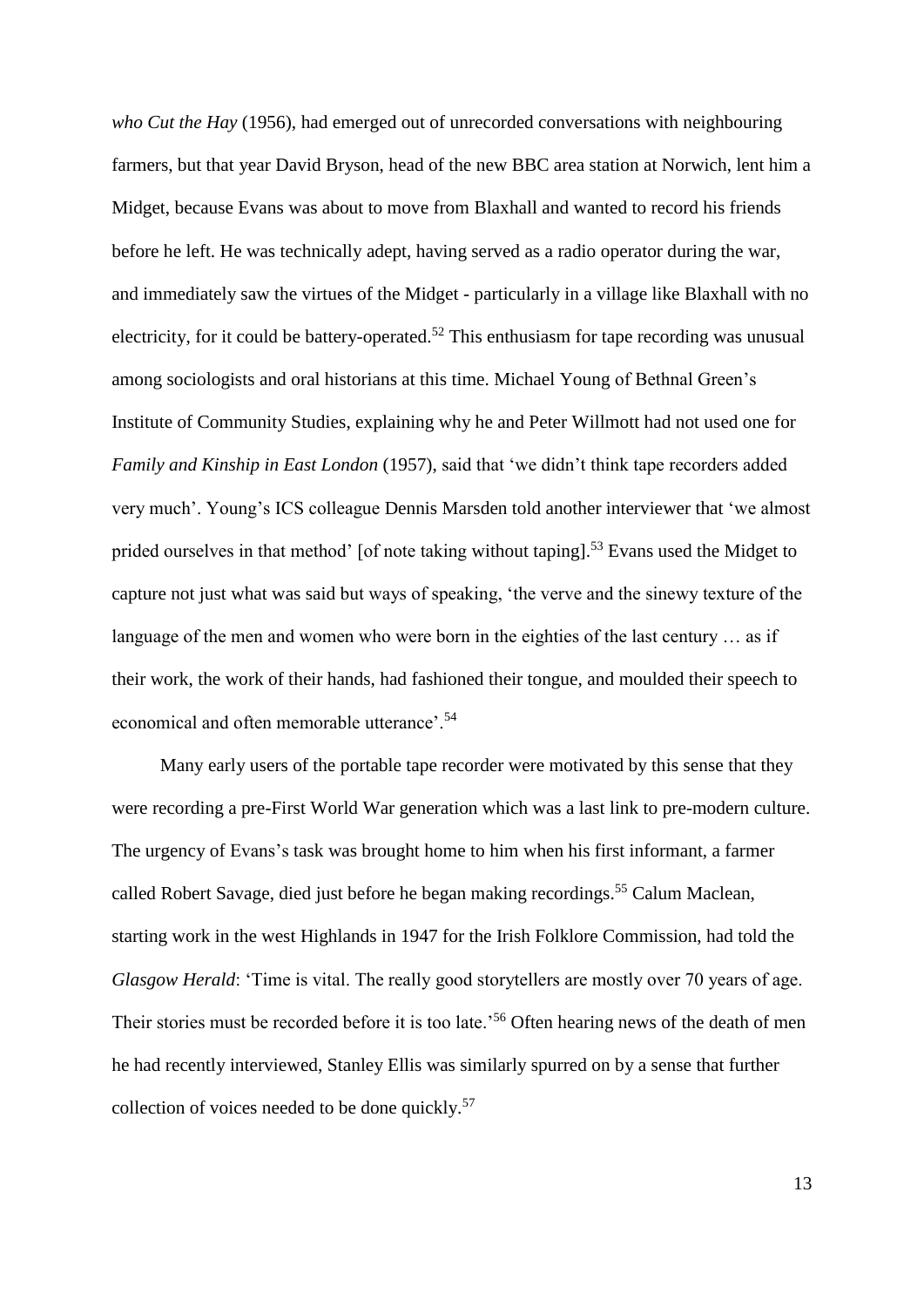#### BROADCASTING AND ORAL HISTORY

The portable tape recorder provided a bridge between this emergent field of oral history and radio broadcasting. In the early 1960s George Ewart Evans went on to work on BBC radio broadcasts about the oral folklore of hares and horses with another producer, David Thomson, who had pioneered oral history on the radio, travelling the Scottish highlands and islands in the late 1940s, recording storytellers on acetate disc for the BBC's *Country Magazine*. The Leeds Dialect Survey also developed a close relationship with the BBC, which agreed to make permanent pressings from Ellis's tapes for its Sound Archive, and Ellis was a frequent speaker on the Home Service and Third Programme, talking through his recordings of old farmers' reminiscences of country life before the First World War.<sup>58</sup>

A first batch of six EMI Midget recorders had arrived at the BBC in early 1952.<sup>59</sup> In the same year the BBC launched a folk music and dialect recording scheme at the behest of its new Head of Recorded Programmes, Donegal-born (and folk-singing) Brian George, having already initiated a similar scheme in Ireland in 1947 with the Irish Folklore Commission. In 1953 Peter Kennedy of the English Folk Dance and Song Society began presenting a radio folk music series, *As I Roved Out*, which ran for 53 episodes until 1958, based on tape recordings of old songs and dialect made throughout Britain by himself and the Irish broadcaster and uilleann piper Seamus Ennis, with local experts like Hamish Henderson and the Sussex folk singer Bob Copper helping out in particular regions. <sup>60</sup> Indeed, the portable tape recorder gave a significant impetus to the postwar folk music revival: the ethnomusicologist A.L. 'Bert' Lloyd also used one to make field recordings for the radical label Topic Records.<sup>61</sup>

The EMI Midget had its greatest impact in BBC regional radio which, with the corporation's attentions diverted by television and the arrival of ITV, enjoyed substantial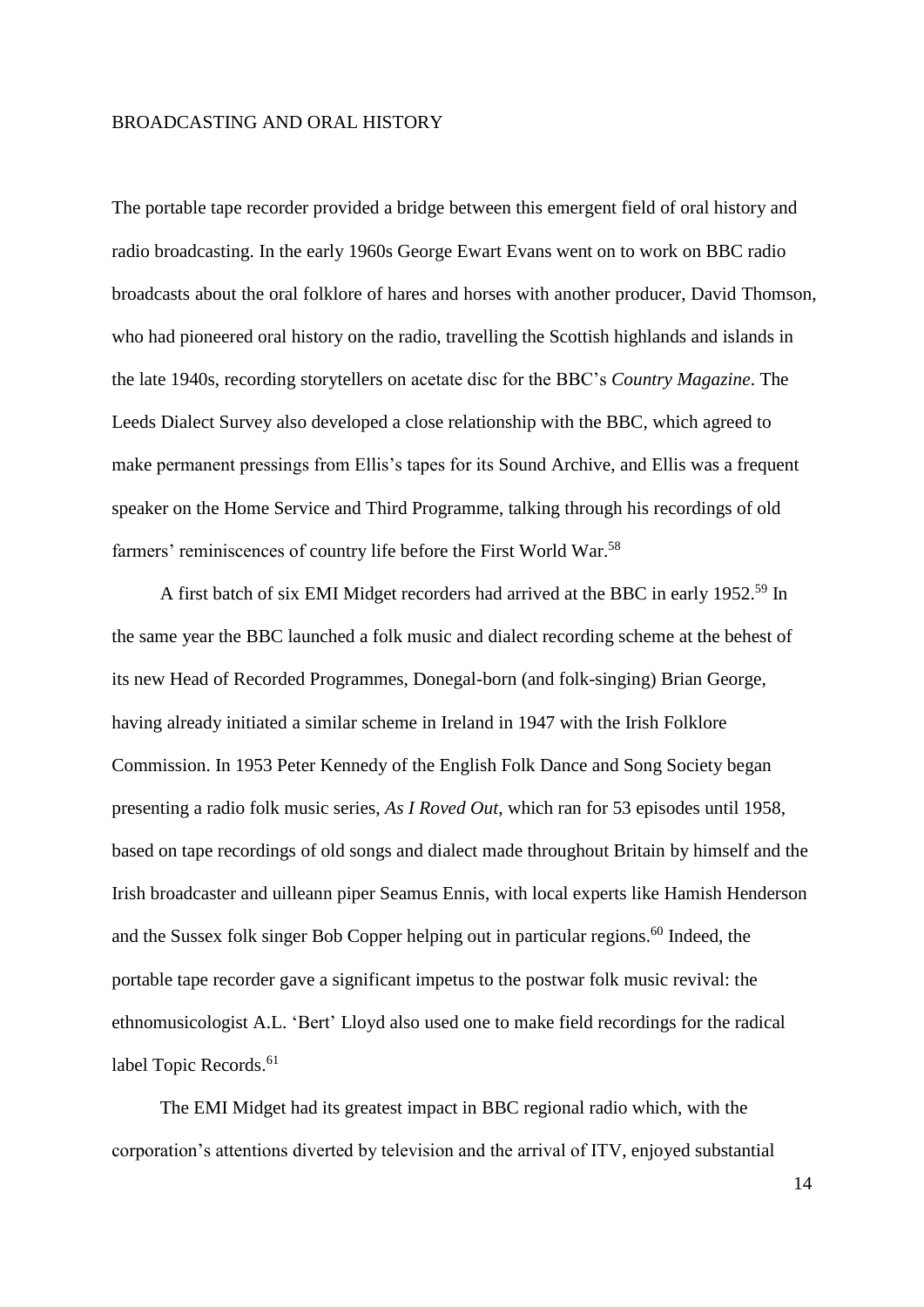independence in the decade after the war. By 1955 the BBC had over a hundred Midget recorders, many of them being employed in the regions.<sup>62</sup> Richard Kelly, a BBC radio producer based in Newcastle, used them for his vox pop programme *Voice of the People*, which began in 1954, recording ordinary people around the streets and slums of the city. 'It's impossible to convey the shock of hearing Geordie accents coming out of the Rediffusion wooden wireless set which had hitherto spoken only in the voice of Whitehall and the occasional cockney comic,' recalled the TV producer Jim Walker, then working in Gateshead Public Library. 'It was like seeing your granny suddenly reading the News on the telly.'<sup>63</sup> *Voice of the People* (later renamed *Voice of the North*) was hugely popular in the region and was still attaining record listening figures well into the 1960s.<sup>64</sup> Some items from the programme fed into the national network, being heard on Jack De Manio's *Today* programme, <sup>65</sup> and they helped establish the vox pop as a broadcast genre.

Denis Mitchell also used the EMI Midget in his 1954 series for the North of England Home Service, *People Talking*, based on his night walks through the streets of Manchester, talking to the homeless, criminals and others on the margins of society. Mitchell mostly dispensed with narration, letting these voices come through the radio on their own. When he adapted several of his radio features for television in the late 1950s, sound cameras were still rare and he used the stream of unscripted talk from his tape recordings with impressionistic silent shooting, in preference to the conventional dubbed narration. This 'think-tape' technique was aimed at evoking the interior lives of those on camera or creating telling juxtapositions: *Morning in the Streets* (1959), for example, begins with a woman talking longingly about the countryside ('every shade of green – I didn't know there were so many shades of green – and the little lambs') while the camera pans along a row of grim terraced houses. The playwright Dennis Potter, assigned to work under Mitchell in the winter of 1959- 60, called it 'the stretch of tension between sound and picture'.<sup>66</sup>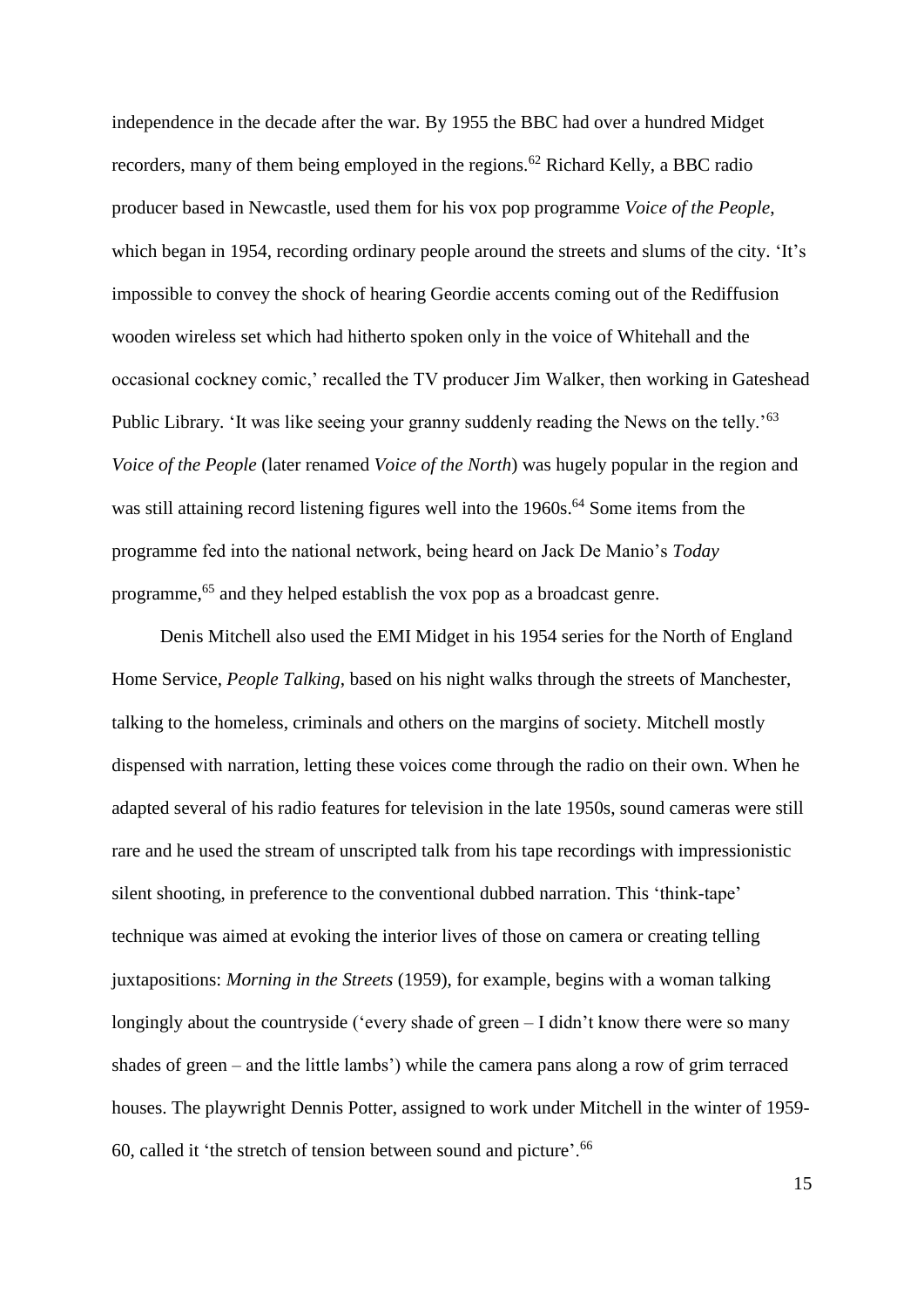'I'd fallen in love with the human voice,' Mitchell said. 'It wasn't what they said so much as how they said it … Actors can't do it – we've tried. You can't reproduce it, the passion and the sadness imprisoned.' <sup>67</sup> Of one of his radio and television documentaries, *In Prison*, made inside Strangeways, he said that 'the most telling and moving thing about prison is the sort of droop in people's voices, and the inescapable echo of what sounds like a vast public lavatory'.<sup>68</sup> Mitchell became convinced of the unique properties of each human voice after interviewing a 107-year-old gypsy woman who 'spoke in a kind of blank verse'. Since she had no teeth the recording was unusable – a common problem with older informants, bad or missing teeth ruling people out of inclusion in the Leeds Dialect Survey<sup>69</sup> and he asked numerous actresses to read the transcript for him but could not bring it to life. 'Written English is almost dead, don't you think?,' he said in 1960. 'Severed from experience? ... But up and down the country people are still speaking a natural poetry.<sup>'70</sup>

Charles Parker, a features producer for the BBC Midland Region in Birmingham, later said of the Midget that 'this little machine has taught me socialism'.<sup>71</sup> The Midget was the essential equipment for the *Radio Ballads* which Parker made with Ewan MacColl and Peggy Seeger between 1958 and 1964. For the first of these, *The Ballad of John Axon*, Parker and MacColl went to Stockport (where the eponymous train driver who lost his life trying to save others from a runaway train had worked) to gather field recordings which they intended to be used, according to then established practice, as the basis for a script read by actors – but they found the voices they gathered had an emotional heft no actor could convey. MacColl had gained experience of recording voices while working at the BBC in Manchester in the 1930s – having, for instance, interviewed people in doss houses and seamen's missions for Olive Shapley's *Homeless People* (1938)<sup>72</sup> – which convinced him that recorded speech had 'the excitement of an experience relived and communicated directly without dilution of additives, living speech unglossed by author's pen or actor's voice'.<sup>73</sup> When *The Ballad of John Axon*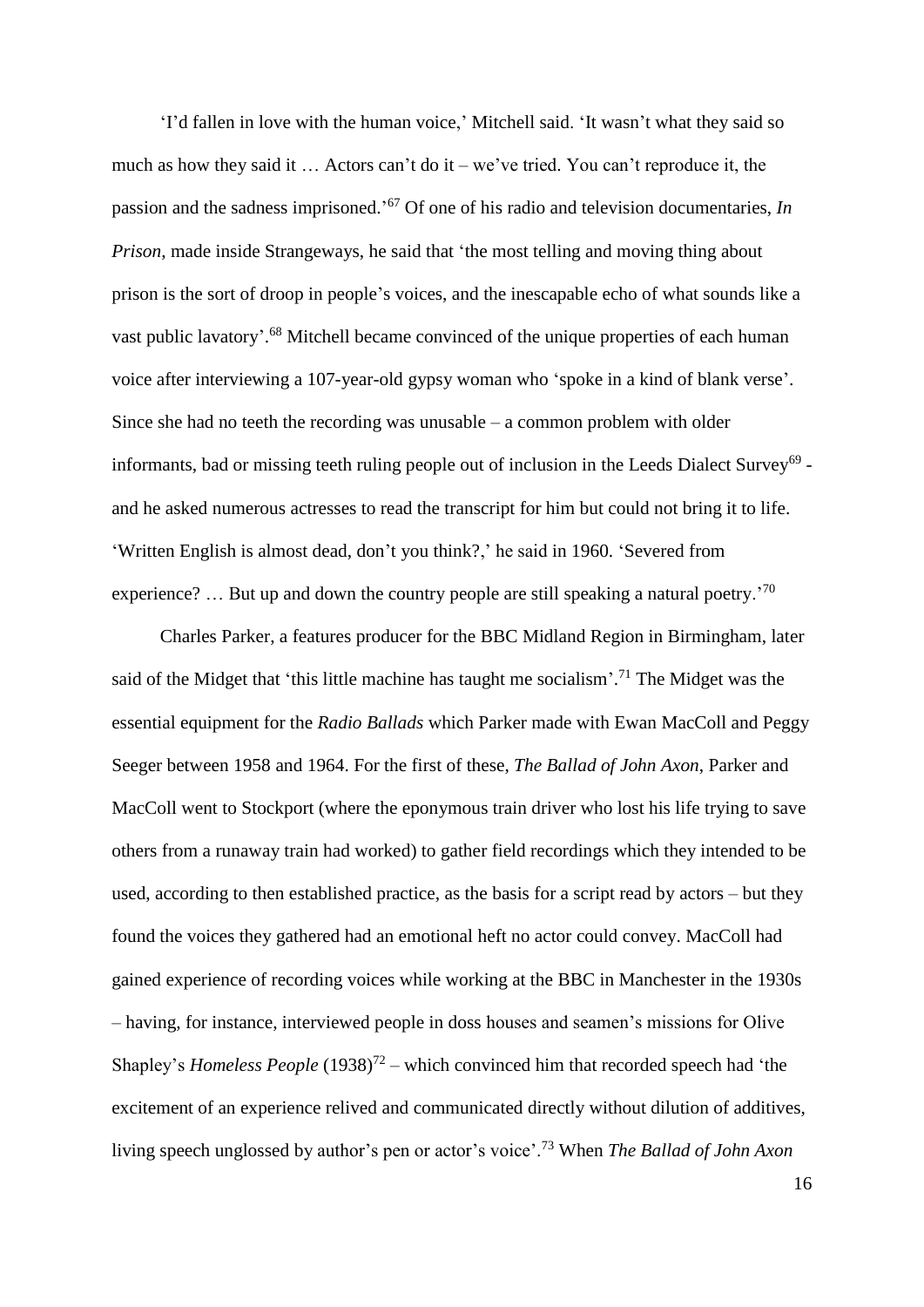went out on the evening of 2 July 1958, just before *Today in Parliament*, Paul Ferris of the *Observer* found the voices of the railwaymen and their families so affecting that he felt the mahogany tones of John Snagge, who introduced the programme before segueing into *Today in Parliament* after it, to be a discordant intrusion. 74

The Radio Ballads were a creative amalgam of voice and music, combining fragments of taped speech (the verse) and sung recitative (the refrain), the whole being knitted together by folk songs and jazz improvisations. By the third ballad, *Singing the Fishing*, they had perfected this elision of speech and song. Its star, Sam Larner, an 84-year-old Suffolk sailor, was a traditional singer and he interspersed his interview with country songs and ballads as well as speaking in a richly musical mode full of similes, rhymes and aphorisms. Parker had by then developed a new studio technique: instead of editing the whole programme with scissors and razor blade as before, he cued up the recorded voices on tape in the studio so the musicians could treat them almost like orchestra members, matching their own riffs to their beat and pitch. 75

Parker believed, like John Wain did of the LP, that the tape recorder was honouring the musicality of the vernacular voice after five centuries of dominance by print, his position being neatly summarised in the title of one of his unpublished articles: 'Why Can't the Educated Speak English?' Middle-class talk, he felt, was 'a barrier to hide behind, not … a means of communication', while the vernacular was 'rich … accurate, economical'. <sup>76</sup> In *Song of the Road*, about the building of the M1 motorway, MacColl similarly noted that, while the labourers sprinkled their speech with metaphor, dramatic tense changes and extended analogies, the surveyors spoke in 'a reasoned, impassive, uninvolved stream of sound', using clipped accents, impersonal pronouns and passive voices.<sup>77</sup> But Parker and MacColl saw the ballads as artworks rather than studies in sociological verisimilitude. They were happy to rework the recorded speech, removing extraneous words and stumbles and editing to make it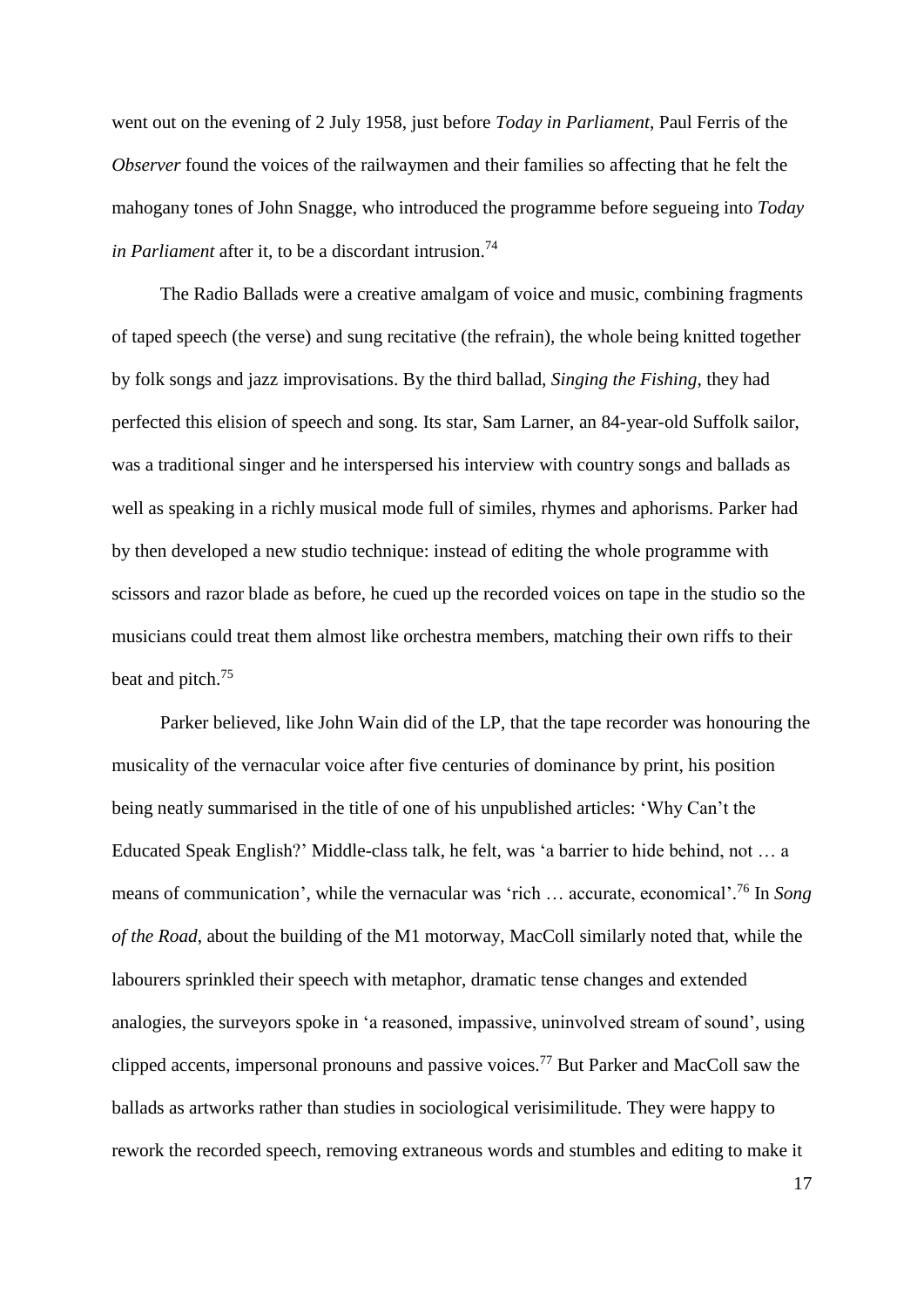fit a musical line. 'I traffic in illusion, not in "realism"', Parker wrote in a letter to the *Listener* after its reviewer had criticised *Song of a Road*. 'If instead of a paintbrush or a pen, I use a midget tape recorder, this does not make me a "realist" any more than Breughel or Dickens<sup>'78</sup>

The Radio Ballads, as with the work of other radio producers using the new portable tape recorders, thus spoke to a particular cultural moment. Seeking to combine authenticity with affective power, they used ordinary voices as a counter to both the increasingly anachronistic BBC accent and a plasticised mass culture which they felt was diluting regional diversity. The focus on the vernacular voice was part of a general rediscovery of workingclass, non-metropolitan experience at this time – evident also in the northern new wave in cinema, the provincial accents heard on programmes made by the ITV regional companies and the working-class sociology undertaken by the Institute of Community Studies, Richard Hoggart and others. This rediscovery was both progressive and nostalgic, embracing the social-democratic, egalitarian impulses of postwar, welfare-state social democracy while also seeking to revive traditional forms of culture as a bulwark against what they saw as a blandly homogeneous, Americanised, commercial mass media.

But the change of regime in radio from the early 1960s onwards meant that it became harder for the domestic anthropology and oral history that flourished in the age of the Midget recorder to find outlets. In 1964, BBC managers cancelled the production of any more Radio Ballads and the following year, as television commanded ever more resources, the BBC's radio features department was disbanded. Radio 3, inaugurated in 1967, was less interested in the spoken word than the old Third, and in 1970, following the controversial *Broadcasting in the Seventies* report, the BBC regions were effectively killed off. Many of the pioneering tape-recording radio producers of the 1950s and 1960s lamented what they saw as the disappearance of the ordinary voice from broadcasting. Philip Donnellan, who used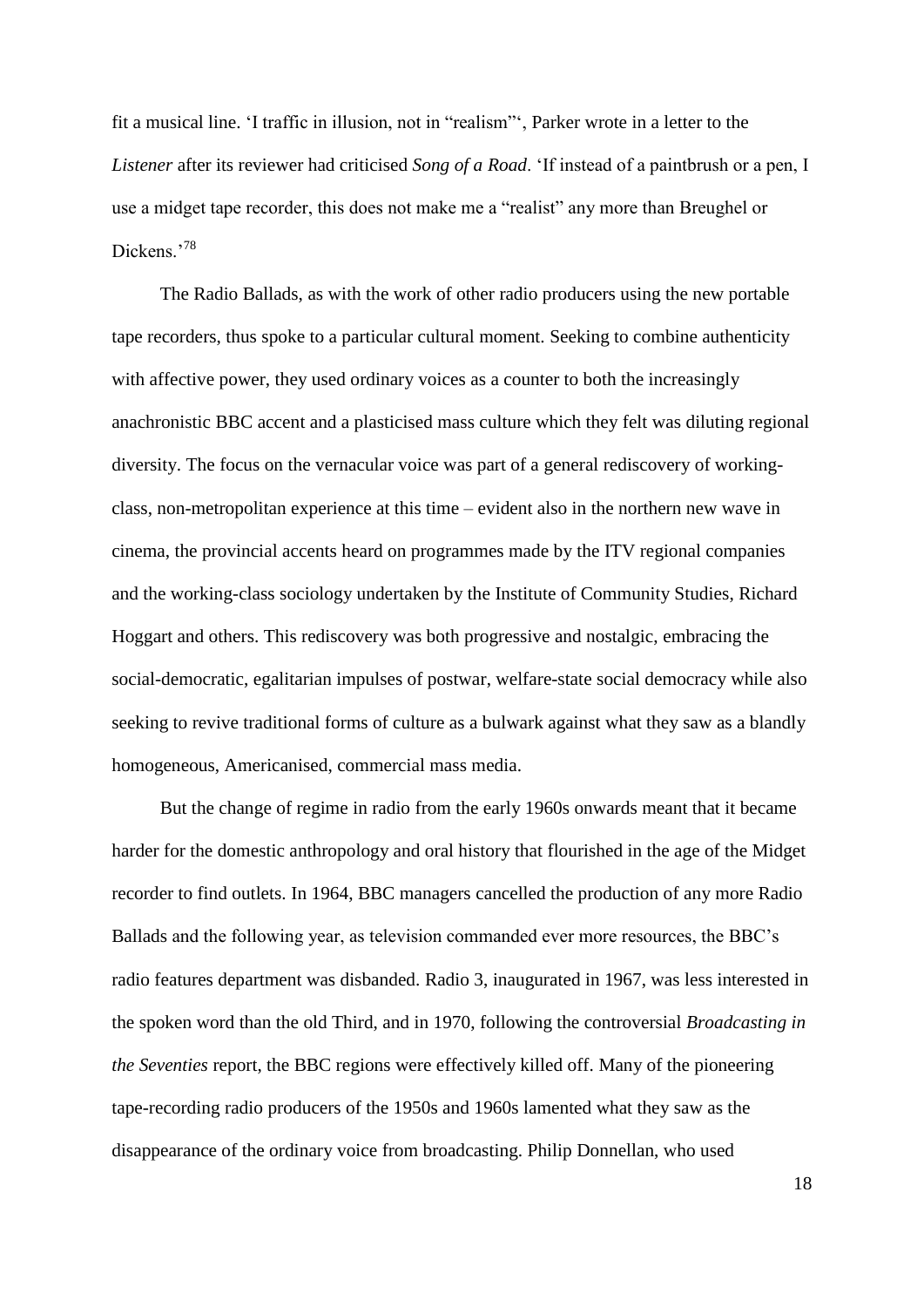Mitchell's think-tape technique to adapt several of Parker's radio ballads for BBC television in the early 1970s, complained that it was being usurped by documentaries fronted by 'the quintessential Whickerwork [Alan Whicker] figure … The convention and the ideology were made flesh and dwelt among us in the form of Clark, Bronowski, Kee, Attenborough and a hundred other lesser godlets.<sup>79</sup> 'There are important lessons to be learnt about the spoken word, and our failure, by and large, to honour it in broadcasting,' wrote Charles Parker in 1977. 'It is my experience that all around us still, in factory or mine or city street, in fishingboat or lorry cab or gipsy caravan, there is a wealth of spoken English to draw upon.<sup>80</sup>

## FROM CASSETTE TAPE TO SOUNDSCAPE

Weighing 16 pounds and measuring 16x8x8 inches, the Midget tape recorder was inaptly named, especially when its operator also had to carry round a battery pack, though it became slightly more portable in 1958 when transistors replaced valves. As one of the villagers Evans recorded asked him: 'If that's a Midget how big are the grown-up ones?'<sup>81</sup> Seeing one of these huge reel-to-reels for the first time, Terence Morris suggests, 'could be as unsettling as the great plate cameras with which the Victorians captured their images of compliant – and often naked – savagery.' <sup>82</sup> The School of Scottish Studies had the additional problem that some of the very religious Hebridean islanders disliked the idea of their voices being preserved after their deaths.<sup>83</sup> Many of the tape-recording ethnographers of the 1950s developed techniques to put interviewees, unused to the technology, at their ease. Charles Parker would sit at the feet of his interviewees to make himself subservient to them. His namesake, the oral historian and broadcaster Tony Parker, also tried to sit on a smaller chair than his informants so he was at a lower eye level.<sup>84</sup> Stanley Ellis often had to reassure his interviewees that he was not from 'the wireless' or 'the papers', and he soon found that he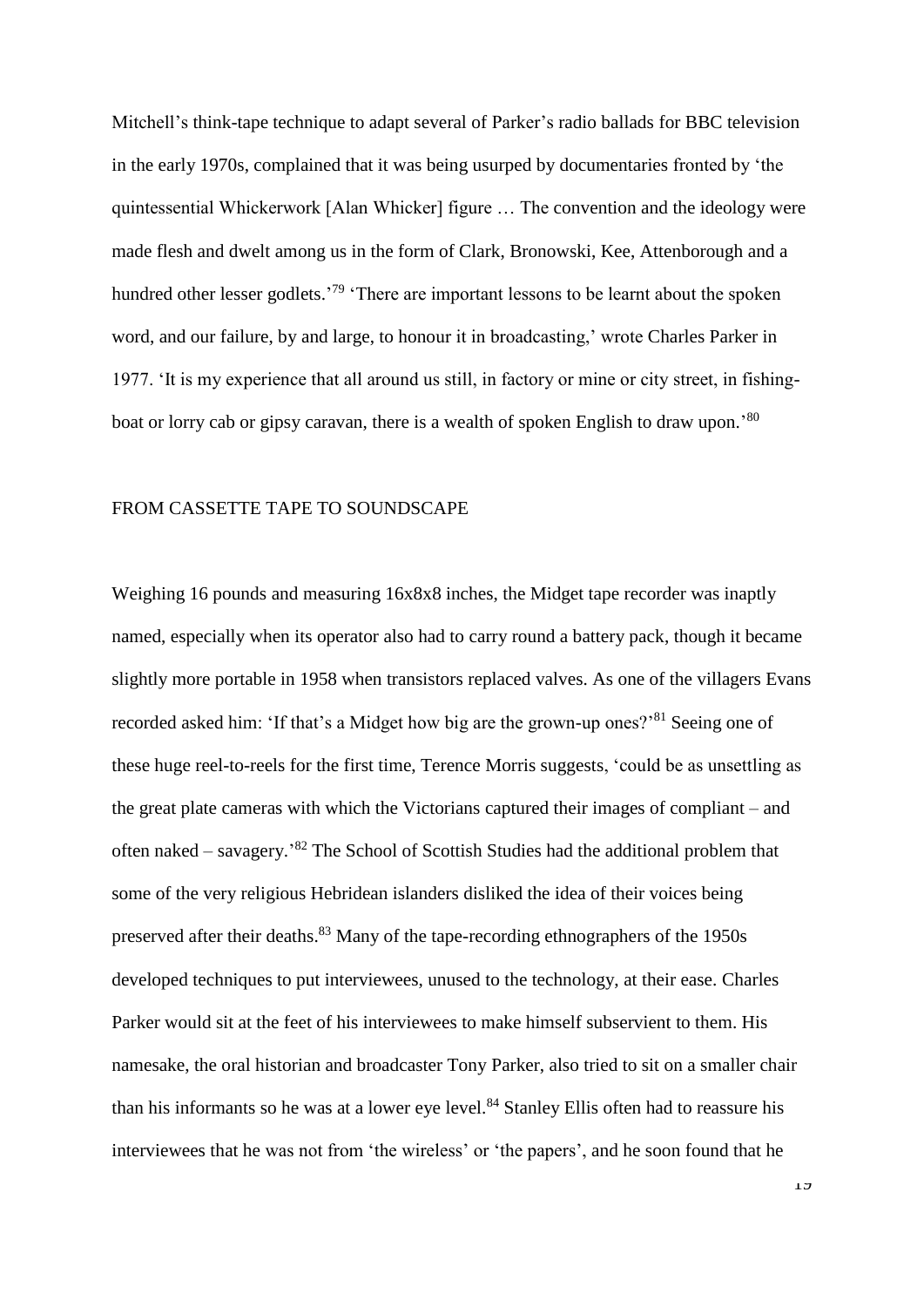could use his caravan, which excited much interest when he parked it in their fields, as an icebreaker with the farmworkers he wanted to interview. <sup>85</sup> Denis Mitchell, according to Philip Donnellan, said little, 'holding the mic with one hand and a ciggie with the other, encouraging people only with his look of battered and opaque world-weariness'.<sup>86</sup>

Non-professionals did not normally use the Midget and other large, expensive models. By 1955, British sales of tape recorders were still only about 40,000 a year - sold, according to *The Economist*, to 'a tribe of avant-garde churchmen, delving psychiatrists and progressive teachers'.<sup>87</sup> But the tape recorder was becoming a voguish item: in Richard Hamilton's pop art collage, 'Just What Is It That Makes Today's Home So Different, So Appealing?', created for the Independent Group's 1956 exhibition *This Is Tomorrow*, its cornucopia of consumer durables includes a [Boosey and](http://en.wikipedia.org/wiki/Boosey_%26_Hawkes) Hawkes ['Reporter'](http://www.sciencemuseum.org.uk/objects/sound_reproduction/1966-149.aspx) tape recorder. 'TV has thumped sound radio, but over on the other side of the suburban living-room you'll find the tape-recorder as naturally as the magazine-rack,' wrote John Wain in 1958.<sup>88</sup> In the late 1950s, Tape Recording Clubs sprang up throughout the country, with a mostly young male membership, who exchanged tapes, swapped expertise and arranged field recording trips – although they were generally more interested in recording actuality in public places than in capturing voices *per se*. By 1960, there were nearly 200 different models of recorder on the UK market, with a quarter of a million machines sold every year, the cheapest at about  $\text{\pounds}20$ .<sup>89</sup>

As the tape recorder became more commonplace, it created some anxiety in public places among people who worried that their voices were being appropriated without their consent. In May 1956, three Conservative candidates walked out of a Ratepayers' Association meeting at Cleveleys in Lancashire because a tape recorder was being used, one maintaining that what he said was copyright.<sup>90</sup> In July 1958, a man was ejected from the stands at the Royal Show at Bristol for trying to record the Queen Mother's voice for his sick mother.<sup>91</sup> In March 1960 a Conservative councillor was ordered to remove a tape recorder he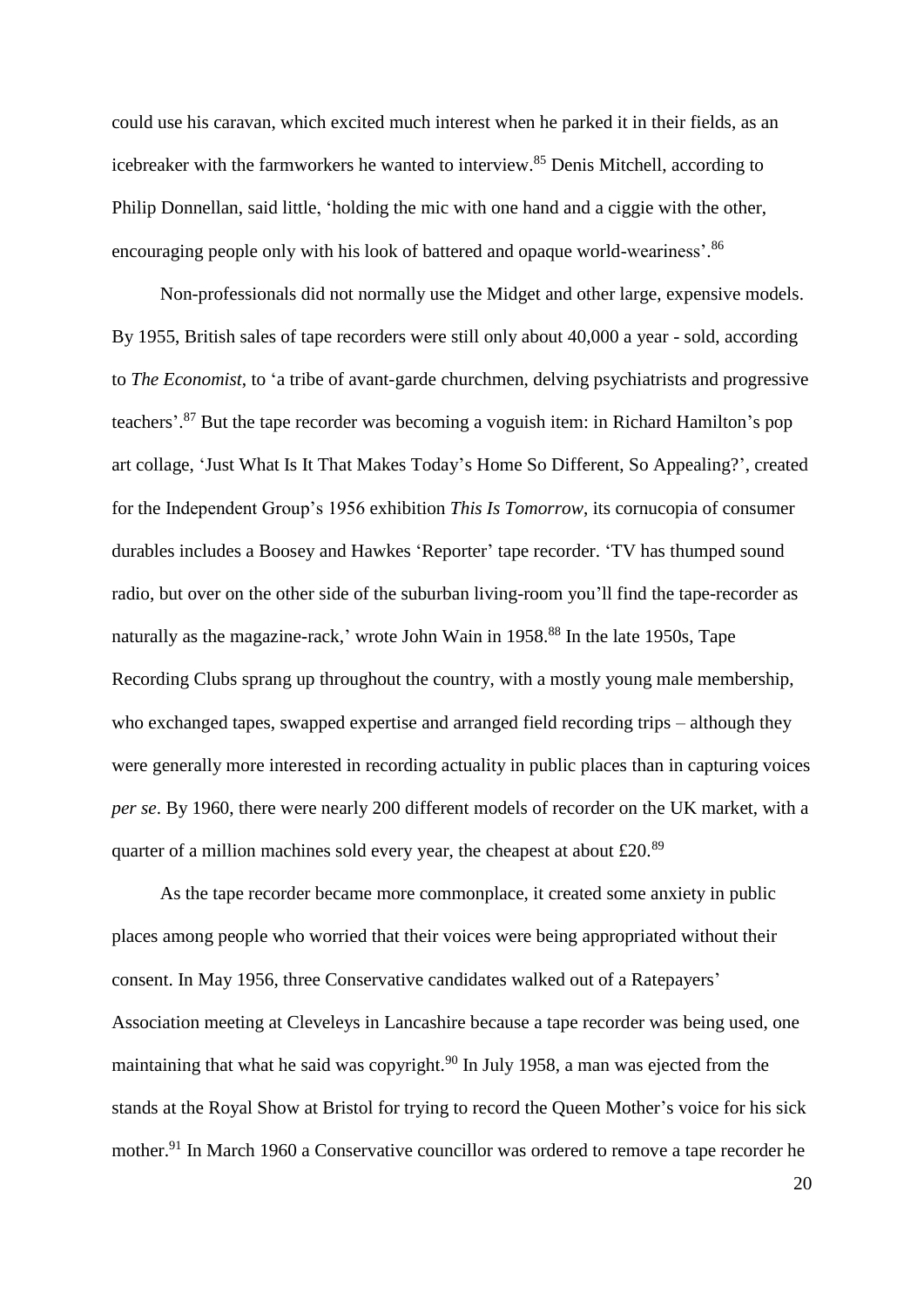took in to a Salford City Council meeting. He had planned to drive round the city in a loudspeaker van playing the recording so that ratepayers might hear 'a picture of Socialist dictatorship more vivid than they have ever had before'.<sup>92</sup> There remained a feeling that voices, as a unique signature of the self, were owned by their originators and that they should have control over their recording and dissemination.

The still relatively unfamiliar technology of the tape recorder was the central inspiration for Samuel Beckett's *Krapp's Last Tape*, first performed in October 1958 with the Irish actor Patrick Magee. When Beckett was unable to hear Magee reading extracts from his *Molloy* on the BBC Third Programme, Martin Esslin of the BBC's European productions department brought a tape recorder to Paris so Beckett could listen to it. Beckett wrote *Krapp's Last Tape* after becoming fascinated with the sound of Magee's recorded voice. 93 Set on Krapp's  $69<sup>th</sup>$  birthday on a 'late evening in the future',  $9<sup>4</sup>$  it consists of him playing earlier versions of his voice recorded on each of his birthdays over the last 40 years. At various points Krapp hugs the recorder and even mimics fellatio with the microphone, as the machine seems to promise access to earlier versions of himself. But it is an illusion: the recording, coming through the unnatural, hissy sound of the magnetic tape, is nothing like the embodied self that once was.

It was not until the arrival in Britain of the first compact cassette recorders, manufactured by the Dutch firm Philips, in time for Christmas 1965, with 'snap-in cassettes for easy, one-hand loading',  $95$  that the tape recorder began to lose these uncanny associations and emerged as a banal, everyday item. Over the next seven years, the cassette recorder had a faster growth rate than any other domestic electronic product and by 1973 sales were over 4 million.<sup>96</sup> Initially designed for dictation, the cassette soon caught on for domestic use because it was small and light (only 3oz), of a universal standard and could be slotted into the machine without having to thread tape awkwardly around guides and tape heads. By the late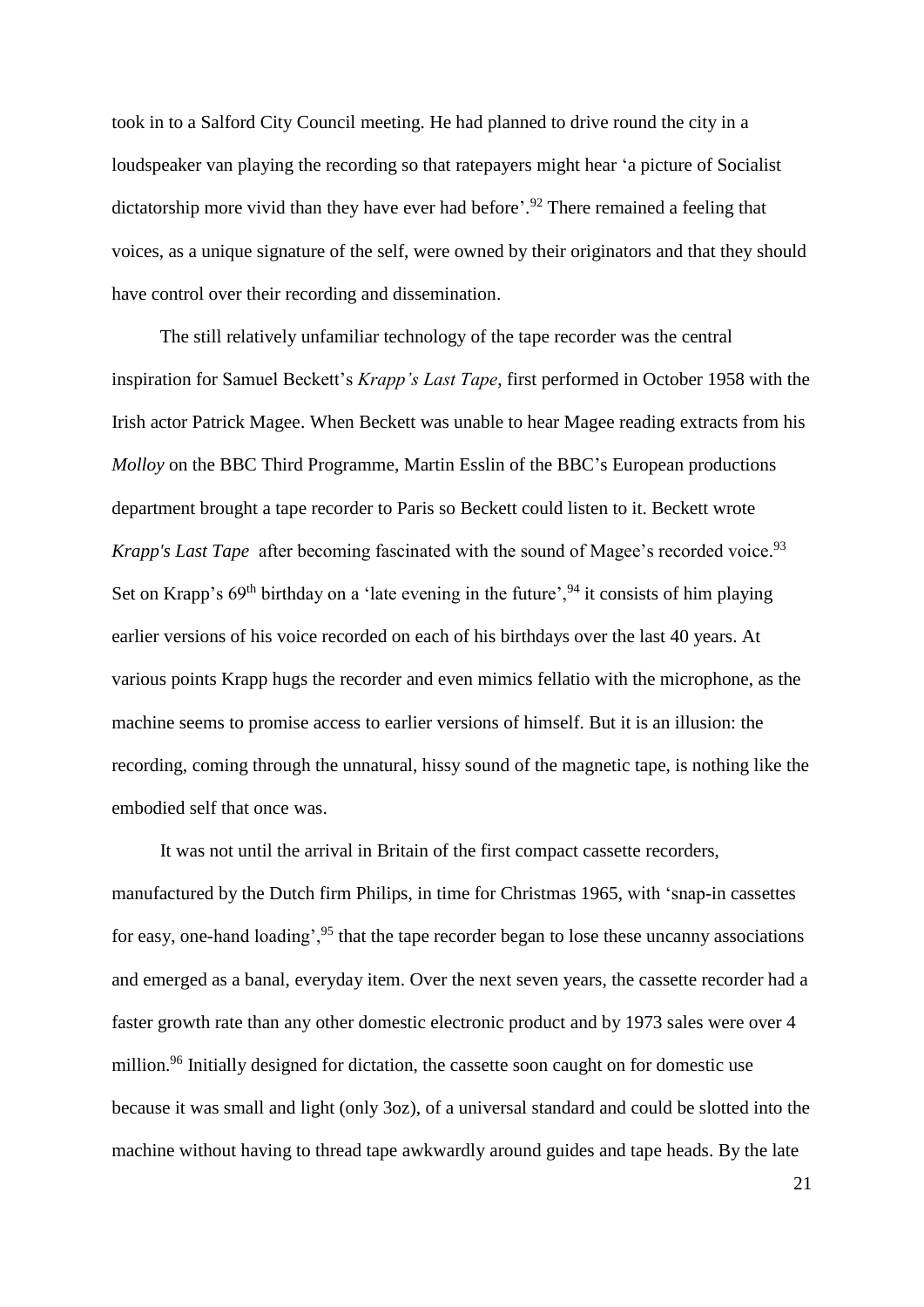1960s, Dolby B noise reduction had made the sound acceptable enough to be used by the academic oral historians who were beginning to emerge, although up until the late 1970s many preferred the better definition of the reel-to-reel Uher Report Monitor.<sup>97</sup> The ease of collecting voices on cassette helped to generate new kinds of oral history and non-fiction writing – such as the melding of a literary and spoken voice in *Akenfield* (1969), in which Ronald Blythe combined taped conversations with villagers collected by travelling round several neighbouring East Suffolk villages on an old Raleigh bicycle, with his own interview notes, memories and observations. <sup>98</sup> This montage technique, of recorded interviews transcribed and tidied up into long dramatic monologues, was widely emulated in works such as Mary Chamberlain's *Fenwomen* (1975), and Tony Parker's *Lighthouse* (1975) and *The People of Providence* (1983).

To the dismay of some fellow oral historians, Parker wiped all his tapes and shredded the longhand transcripts once the radio programme or book he was working on was done. This was partly because his interviewees were often criminals and he wanted to assure them that no one else would hear the tape, but also because he saw the written script or book as his ultimate end. He called the process 'composing', feeling that the rhythm and pace of classical symphonies provided him with the template for linking these voices together, editing and changing word order and omitting whole interviews if they did not fit the emerging pattern.<sup>99</sup> Another art form owing much of its success, as Derek Paget argues, to 'the flexibility and unobtrusiveness of the portable cassette recorder<sup> $100$ </sup> was verbatim theatre, pioneered by Charles Parker in the Birmingham-based Banner Company which he founded in 1973, and which recorded and transcribed interviews as the basis for a script spoken by actors. As in the dramatic monologues of Blythe et al., verbatim theatre was a hybrid form which used recorded voices as raw material but transformed them into something more shaped and structured.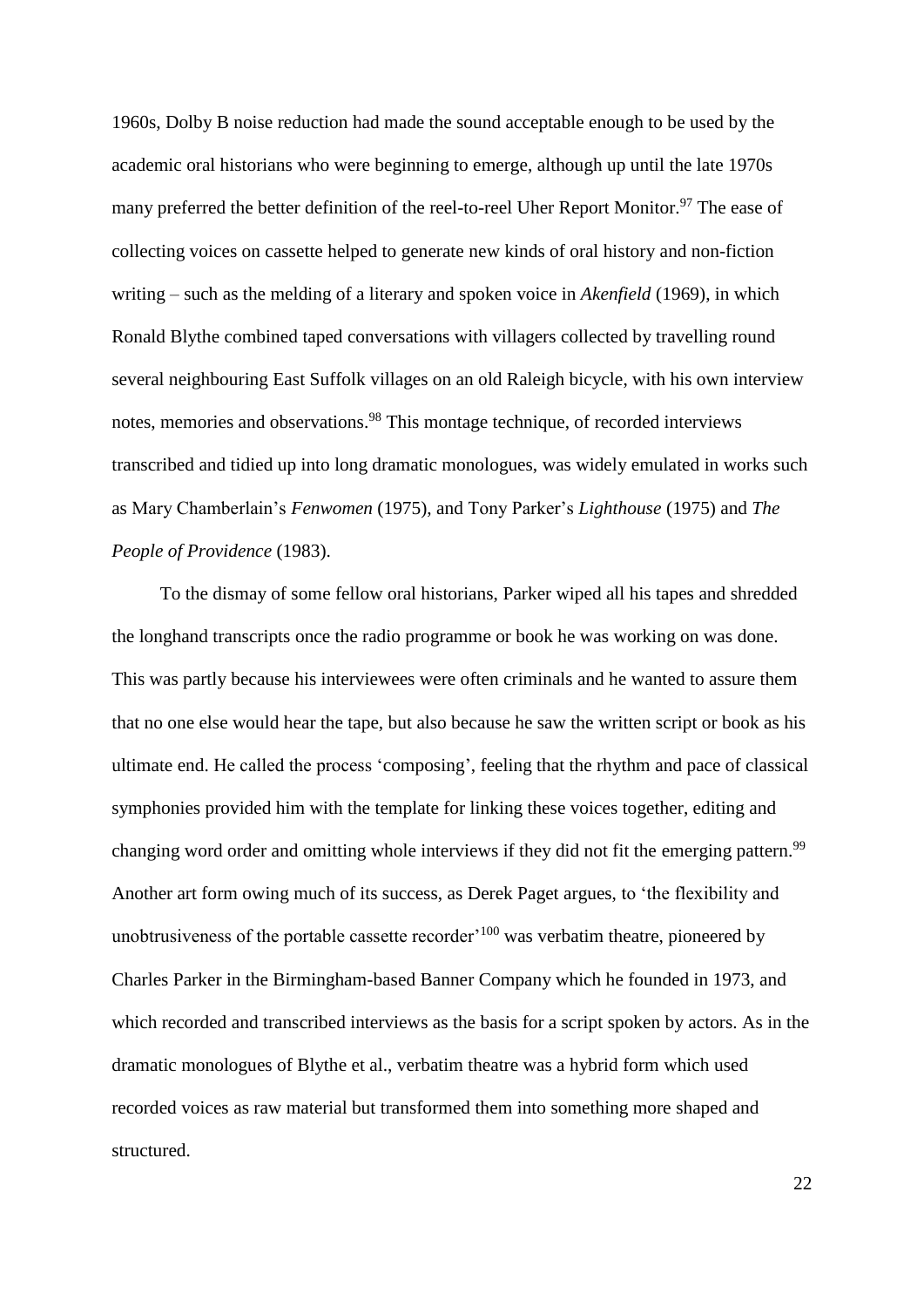Writing on 'the perils of the transcript' in an early issue of *Oral History*, Raphael Samuel argued that in Blythe's *Akenfield* the spoken word was being 'boxed into the categories of written prose', transformed into grammatical, punctuated sentences that had little connection with the rhythms and cadences of speech. He contrasted it with George Ewart Evans's then most recent book, *Where Beards Wag All*, also about a group of Suffolk villagers, in which the reported speech was 'ragged at the edges; it twists and turns, gnaws away at meanings and coils itself up'.<sup>101</sup> In fact, although Evans transcribed his speakers meticulously using phonetic spellings and accents, he did often neaten syntax and omit verbal redundancies.<sup>102</sup> These longstanding arguments in oral history about whether hesitations and repetitions should be smoothed out in transcripts of interviews never really addressed the fact that the transcript itself, however accurately it was transcribed, was becoming the key material for the oral historian to work with – whereas the early users of portable tape recorders had been interested in the voice itself, in all its inescapably non-textual corporeality.

Inevitably, as tape recorders became more portable and recording voices easier, and a small double-sided cassette could capture 90 minutes instead of the 15-minute bursts managed by the Midget, some of the radical sense of excitement about capturing voices that might be lost forever was itself lost, and the focus became more on what was being said rather than how it was being said. Perhaps the same disenchantment of the recorded voice can be glimpsed in the books-on-tape industry that flourished from the early 1980s onwards, prompted chiefly by the increase in car use. Whereas the early days of the long-playing record had generated an interest in trained voices like Richard Burton and Robert Speight discoursing at length in poetry, oratory and Shakespearean verse, the most popular books on tape were BBC comedy programmes and abridged novels.

Towards the end of the century, however, the miniaturisation of sound recorders led to a rediscovery of the expressive and evocative potential of the recorded voice. In the new arts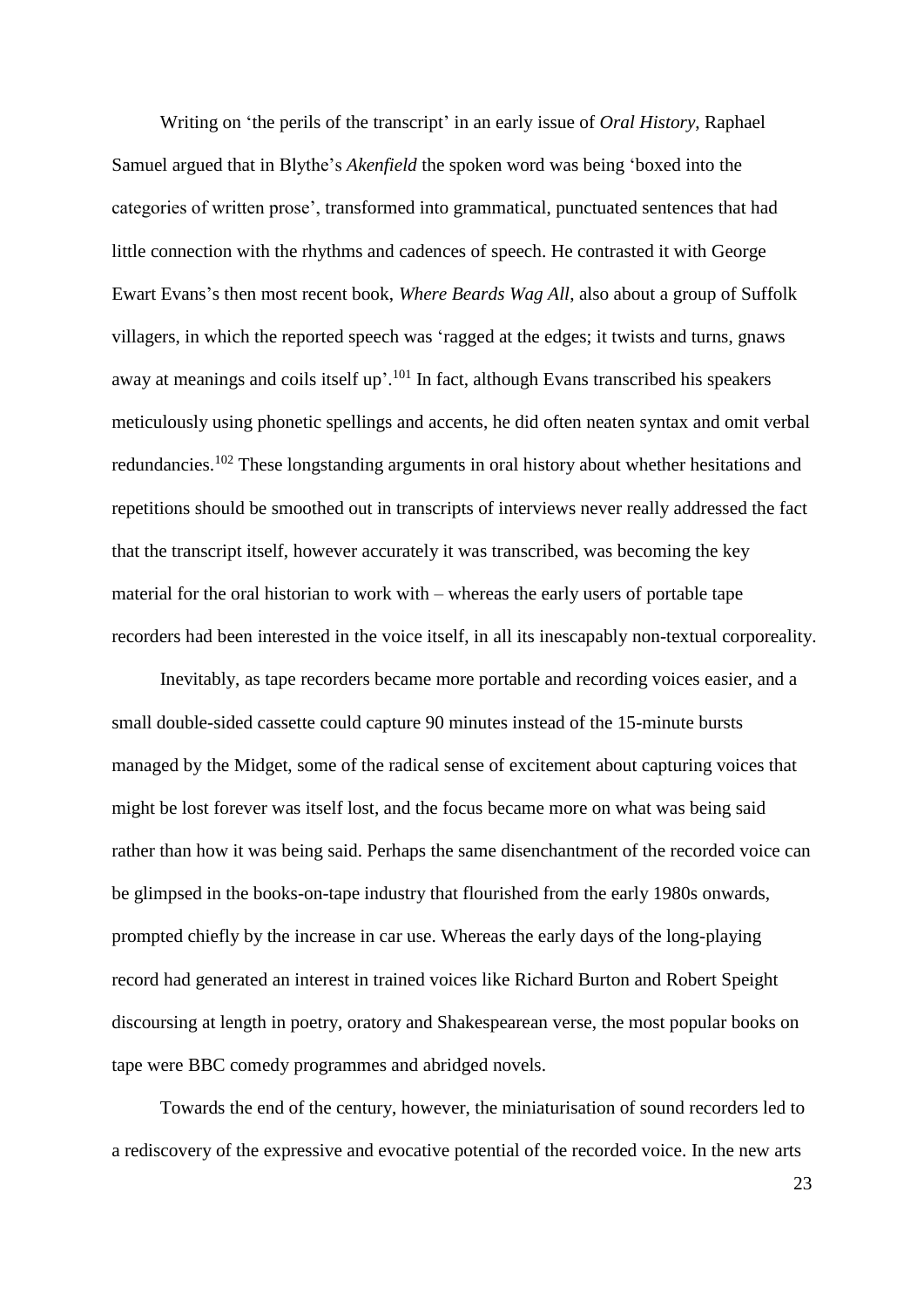of 'sound mapping' and 'sound walking', urban artists used recorded voices as a way of marking landscapes and experiences lost to new development. One of the first such projects was Graeme Miller's *Linked*, an invisible artwork launched in 2003 along a three-mile route of the M11 link road where there had been protests against its construction in the 1990s. Miller hired a team of five researchers to talk to local residents and road protestors, and ended up with hundreds of hours of recorded interviews. Using an electronic headset tuned to a particular wavelength, the walker-listener picks up these voices which are broadcast on 20 transmitters fixed to lampposts. The transmitters have stable computer chips and no moving parts that might wear out so as long as they have a supply of electricity, they could last for a century or more, perhaps outliving the new road itself. *Linked* is thus about the survival of the human voice in the face of physical destruction: he being dead yet speaketh.

After *Linked*, similar projects flourished, often focusing on urban areas about to be redeveloped. Like the practice of rescue archaeology, where archaeological traces threatened by new building were recorded before they were bulldozed, these artworks tried to rescue local voices in areas earmarked for redevelopment. The Lottery-funded King's Cross Voices (2004-8), for instance, was dedicated to preserving the voices of local people, such as shopkeepers, railway workers and prostitutes, in sound trails combining music, sound effects and human voices. These projects aimed to be not simply auditory but sensual experiences. The 'memoryscape' projects, created by Toby Butler for the Museum of London along the River Thames, employed binaural sound, which creates a wraparound effect as though the voices of people who used to work along the river are walking alongside the listener instead of just coming through headphones.<sup>103</sup> Something of the strange ethereality of the radio signal to early twentieth-century listeners is recaptured in these soundscapes, in their capacity to spirit voices invisibly through space.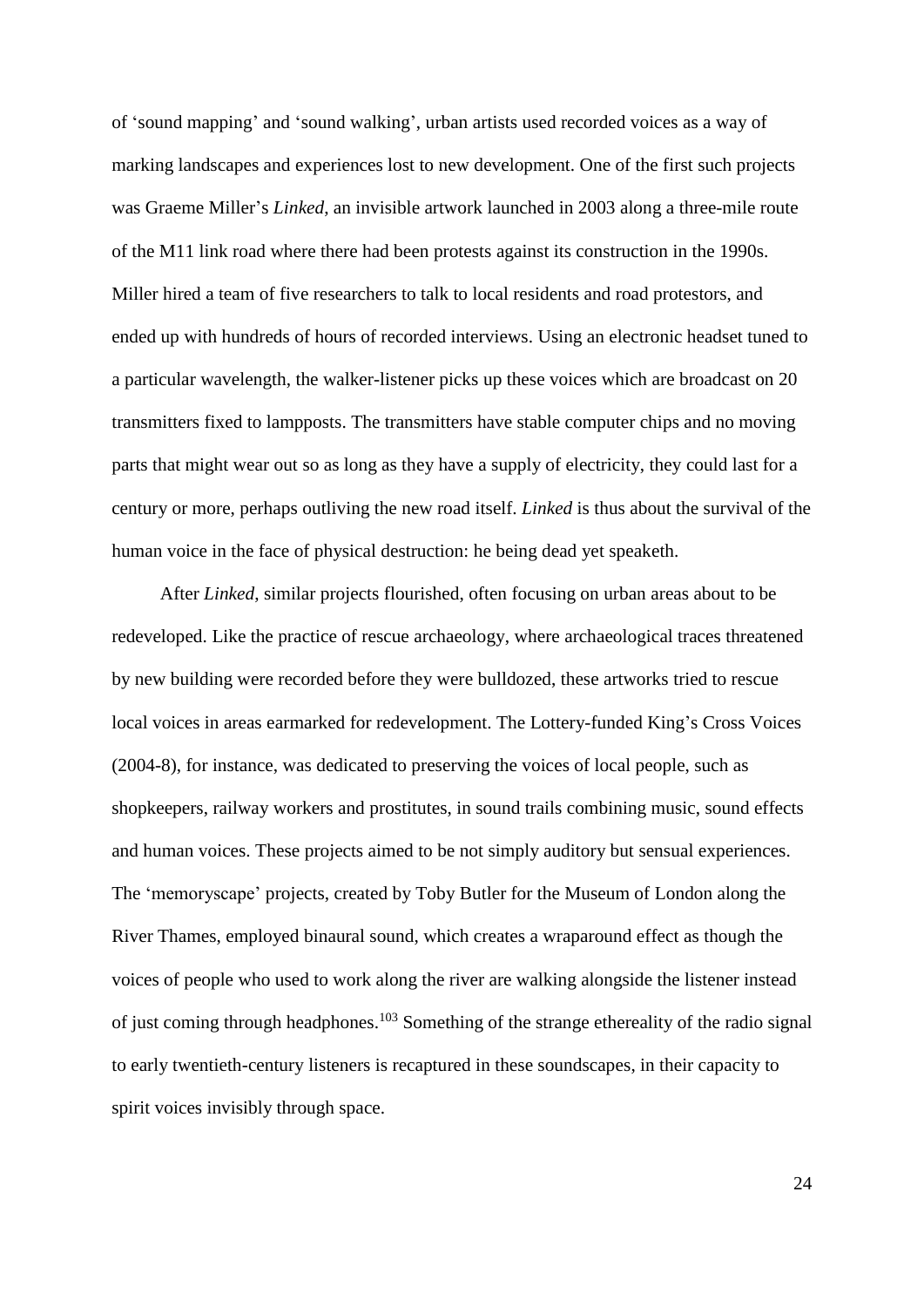### **CONCLUSION**

The days of intrepid voice capture, with domestic anthropologists travelling to the farthest fringes of the country to record people on cumbrous technology, are long gone. The vernacularisation of voice-recording technology over the course of the last century means that we have largely forgotten what a strange and quasi-magical thing it is to preserve someone's voice. Perhaps it is time to re-enchant the recorded voice and listen to it more carefully. Fortunately, the arrival of high-fidelity sound streaming on the Internet, allowing digitised sound archives to be uploaded using file-compressing software, has meant that many of these twentieth-century recordings are now widely available. Digitisation has come, in many cases, just in time, for magnetic tape only has a limited life before it becomes brittle with age, and fungal blight, tape mould and so-called 'sticky shed syndrome' have already threatened to make tapes in the National Museum of Wales, the School of Scottish Studies and the British Library Sound Archive unplayable. Now anyone with a computer can stream George Ewart Evans's interviews with farmworkers born over 130 years ago, in which they tell him through thickets of Suffolk dialect about threshing with a flail or getting beef from the lord of the manor at Christmas. It is a reminder that the voice recording technologies of the last century were essentially democratising, allowing the 'voice of the people' to be heard in authentic everyday settings, albeit in fragmentary and imperfect ways.

The human voice is such an important part of our individual identities that, as Shelley Trower argues, 'we might do well to think more not only about what it says, but what it is, and how it says it'.<sup>104</sup> A voice has a signature as distinctive as a fingerprint and a recording of it is a uniquely intimate encounter with that person. Since a voice is essentially just an exhaled breath, a series of vibrations of air produced by different parts of the body from the abdomen to the lips, a recording of it can convey the sense of being alive at a moment in time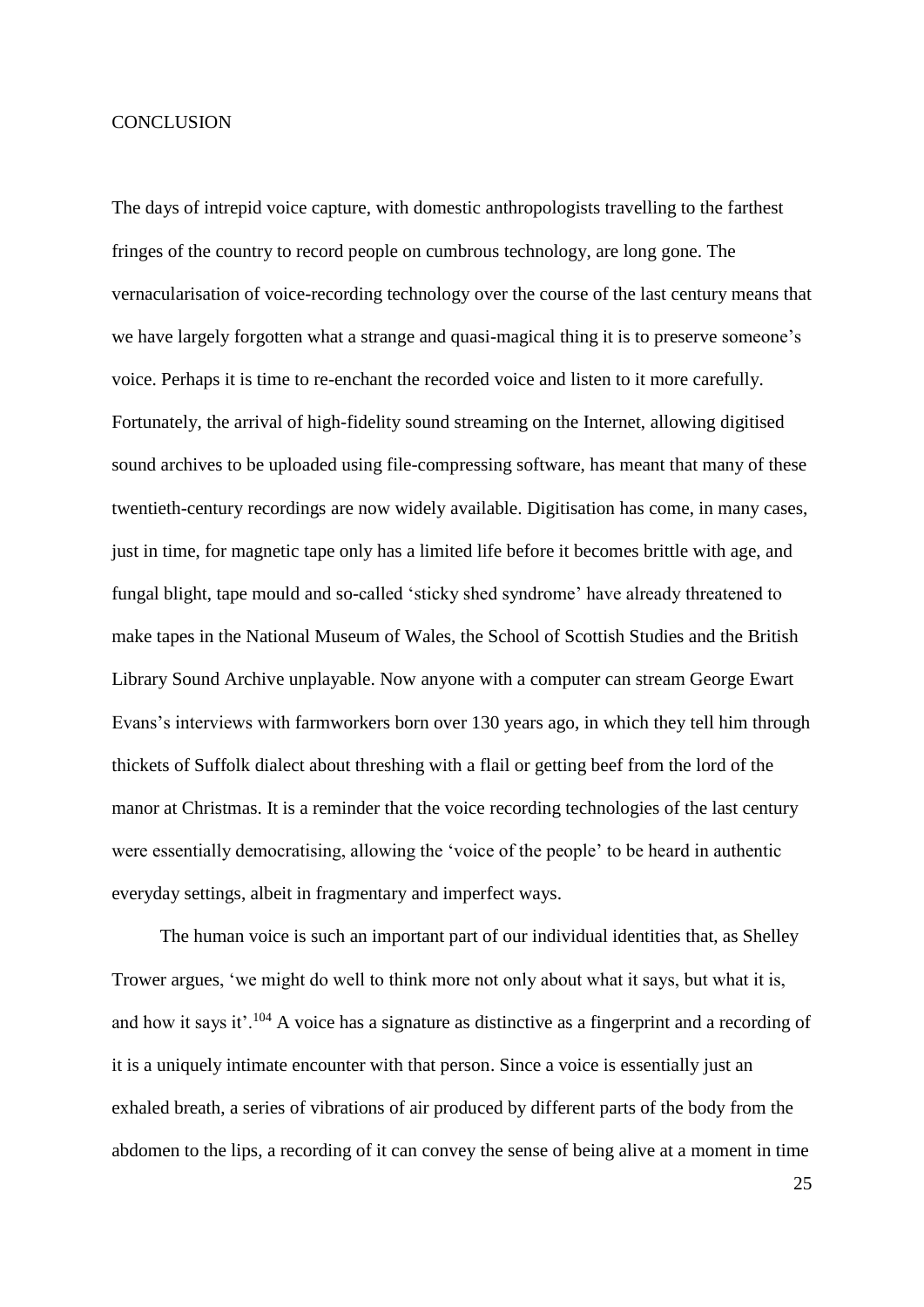and space perhaps more than any other historical evidence. There are meanings that can be detected from a voice – captured in tone, timbre and vocal range - that can never be uncovered through even the most faithful transcription. Recording of voices remind us as historians that their owners are not just textual traces but were once breathing bodies, trying, just like us, to make themselves heard.

- <sup>6</sup> George Bernard Shaw, *Collected Plays with their Prefaces, Volume 7* (London, 1974), 643.
- <sup>7</sup> David Rooney, *Ruth Belville: The Greenwich Time Lady* (London, 2008), 158.
- <sup>8</sup> David Rooney, 'At the third stroke … the voice that men adored', *Mail on Sunday*, 26 October 2008, 8.
- <sup>9</sup> 'The Golden Voice', *The Times*, 23 May 1935, 17.
- <sup>10</sup> Simon Elmes, *Hello Again ... Nine Decades of Radio Voices* (London, 2012), 25.
- <sup>11</sup> Robert B. Perks, 'Messiah with a microphone: Oral historians, technology, and sound archives', in Donald Ritchie (ed.), *The Oxford Handbook of Oral History* (Oxford, 2011), 316.
- <sup>12</sup> Anne Karpf, *The Human Voice: The Story of a Remarkable Talent* (London, 2006), 235.
- <sup>13</sup> E.G.D. Living, 'Mechanised sound', *Manchester Guardian*, 25 May 1931, 5; 'Those bell-like tones',

- <sup>15</sup> Elmes, *Hello Again ... Nine Decades of Radio Voices*, 18.
- <sup>16</sup> 'Voices for the future', *Observer*, 12 March 1939, 21.
- <sup>17</sup> Seán Street, 'Recording technologies and strategies for British radio transmission before the Second World

War', *Sound Journal* (2000), available at<http://www.kent.ac.uk/arts/sound-journal/street002.html> [accessed 9 September 2012].

 1 '15,000 girls are saying this!', *Daily Mirror*, 25 April 1935, 1.

<sup>2</sup> 'The golden voice', *The Times*, 23 May 1935, 13.

<sup>3</sup> 'Golden voice girl chosen', *Daily Mirror*, 22 June 1935, 6.

<sup>4</sup> 'Golden-voiced girl tells of her dreams', *Daily Express*, 22 June 1935, 3.

<sup>5</sup> Vivian Ogilvie, *Our Times: A Social History 1912-1952* (London, 1953), 138.

*Manchester Guardian*, 25 March 1931, 6.

<sup>14</sup> Hilda Matheson, *Broadcasting* (London, 1933), 60-1.

<sup>&</sup>lt;sup>18</sup> Paddy Scannell and David Cardiff, *A Social History of Broadcasting: Volume One 1922-1939* (Oxford, 1991), 147.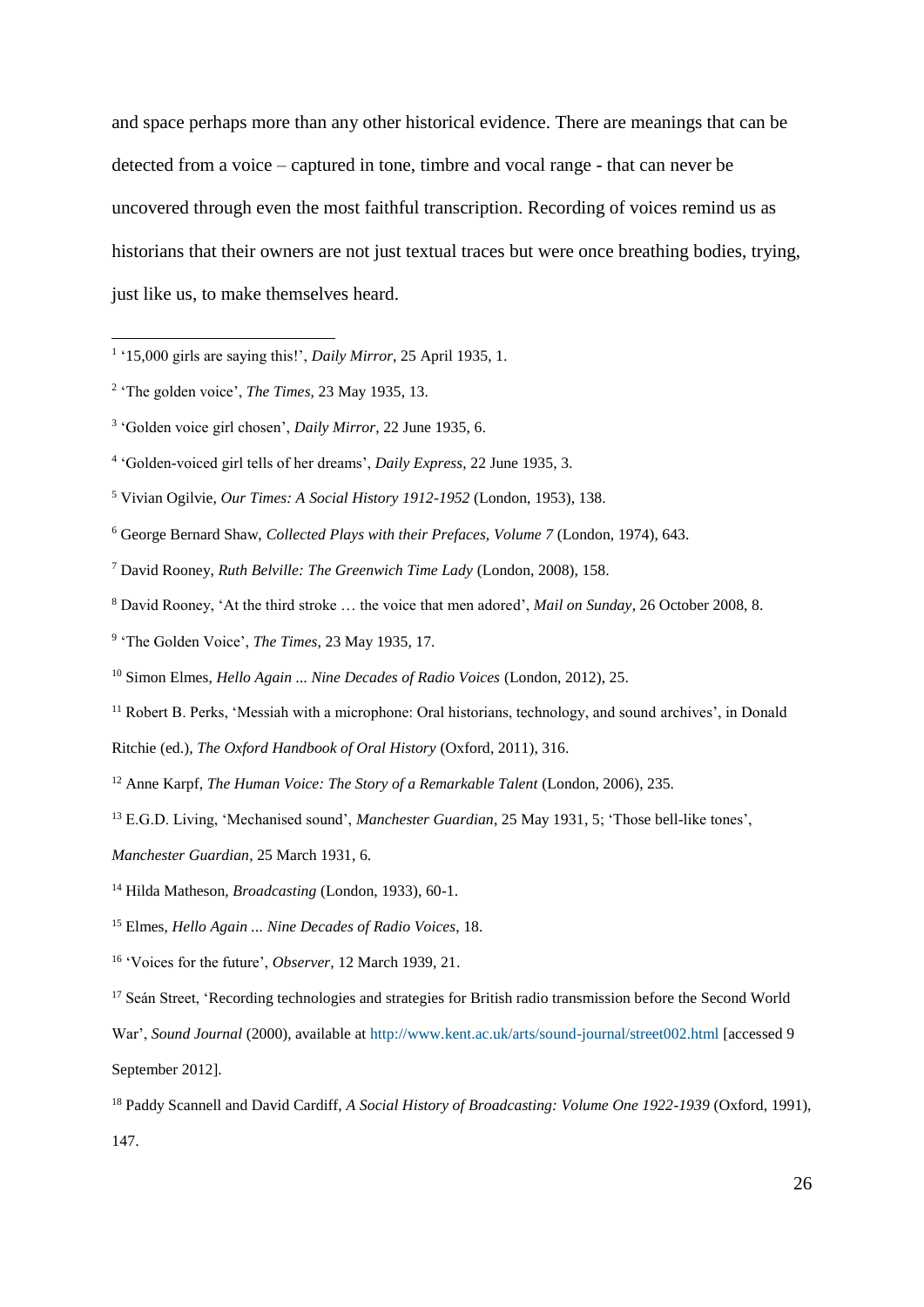<sup>19</sup> Anne Karpf, 'Radical radio days', *Guardian*, 26 July 1989, 21.

1

<sup>20</sup> Olive Shapley, *Broadcasting a Life: The Autobiography of Olive Shapley* (London, 1996), p. 36.

11; and 'Isle of Man relay', *Hull Daily Mail*, 29 May 1937, 1.

<sup>22</sup> Edward Pawley, *BBC Engineering 1922-1972* (London, 1972), 188-9; 'Programmes go begging for lack of recording van', *Western Daily Press and Bristol Mirror*, 18 May 1936, 9.

<sup>23</sup> 'Arthur Phillips: BBC Memories 1929-1974', BBC Sound Archive, recorded 18 March 1987, available at [http://www.bbc.co.uk/archive/archive\\_pioneers/6503.shtml](http://www.bbc.co.uk/archive/archive_pioneers/6503.shtml) [accessed 2 November 2012]; Pawley, *BBC Engineering*, 187.

<sup>24</sup> D.G. Bridson, *Prospero and Ariel: The Rise and Fall of Radio* (London, 1971), 61.

<sup>25</sup> 'Voices of dead celebrities', *The Times*, 14 August 1925, 8.

<sup>26</sup> See 'The lady of the lamp', *Observer*, 31 March 1935, 11.

<sup>27</sup> 'King George at the microphone', *The Times*, 27 February 1936, 15.

- <sup>28</sup> 'Marie Slocombe: Sound Archives Librarian 1937-1972', BBC Sound Archives, recorded 25 November 1986, available at [http://www.bbc.co.uk/archive/archive\\_pioneers/6501.shtml](http://www.bbc.co.uk/archive/archive_pioneers/6501.shtml) [accessed 2 November 2012].
- <sup>29</sup> 'Foyles Literary Luncheon: The BBC Recorded Programmes Department', recorded 30 September 1941,

BBC Sound Archives, available at [http://www.bbc.co.uk/archive/archive\\_pioneers/6506.shtml](http://www.bbc.co.uk/archive/archive_pioneers/6506.shtml) [accessed 2 November 2012].

<sup>30</sup> W.R. Rodgers, *Irish Literary Portraits* (London, 1972), xi, xv, xviii.

<sup>31</sup> See Matthew Rubery, 'Victorian literature out loud: digital audio resources for the classroom', *Journal of Victorian Culture*, 14, 1 (2009), 135.

<sup>32</sup> John Wain, 'Let's hear a play', *Observer*, 14 June 1959, 21.

<sup>33</sup> John Wain, 'Shakespeare for the ear', *Observer*, 13 July 1958, 16; John Wain, 'Poetry and the medium', *Observer*, 31 May 1959, 21.

<sup>34</sup> Advert for the Soundmirror Magnetic Tape Recorder, Thermionic Products Ltd., *Listener*, 16 November 1950, 548.

<sup>35</sup> 'Borough fete at Launceston', *Western Times*, 8 September 1950, 4.

<sup>36</sup> Harold Pendlebury, 'A race with time to "can" Our dialects', *Daily Mail*, 20 November 1953, 4.

<sup>&</sup>lt;sup>21</sup> 'See 'Hull "on the air": microphone tour of the city to be heard to-night', *Hull Daily Mail*, 25 March 1936,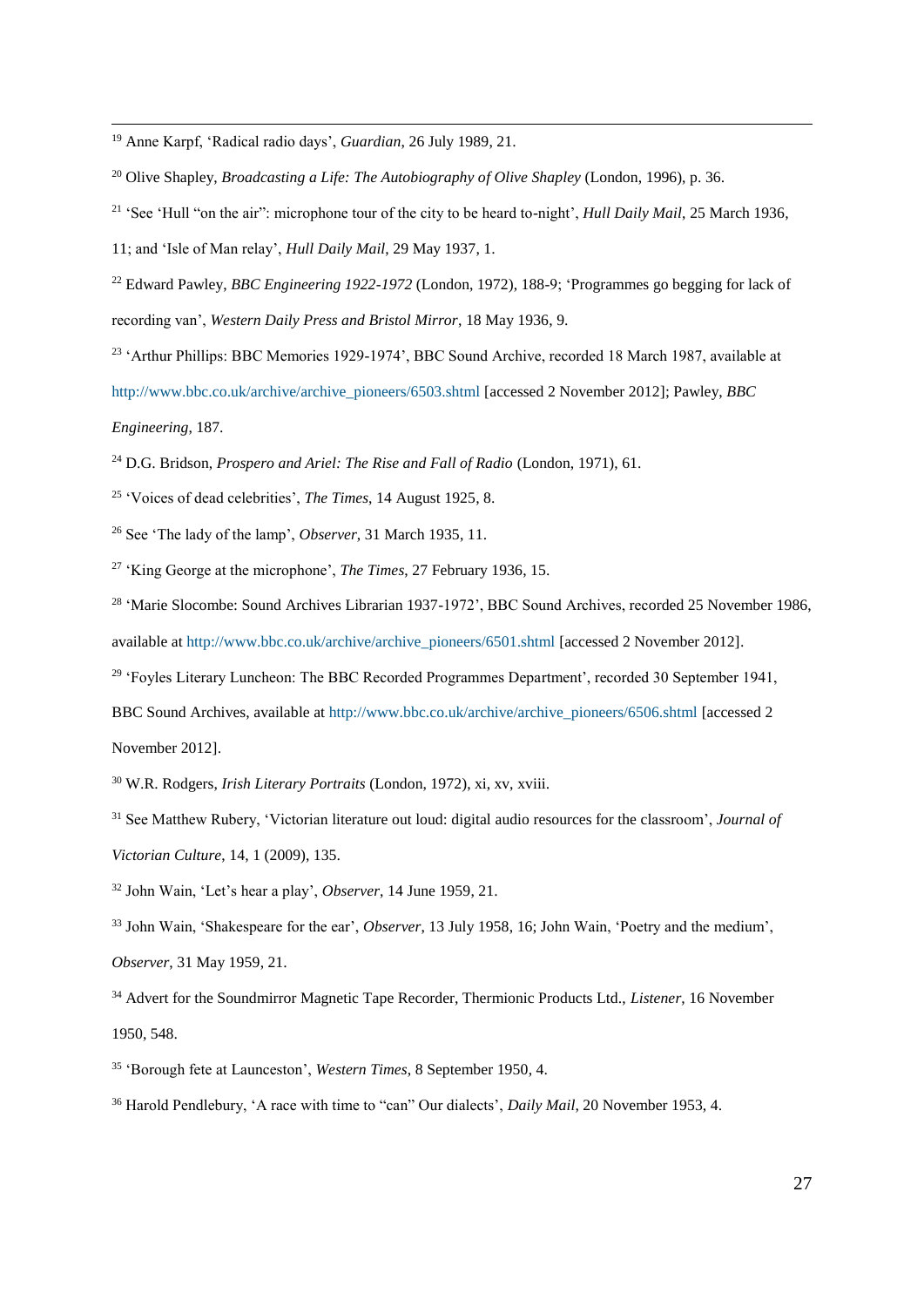<sup>37</sup> Ray Perman, *The Man Who Gave Away His Island: A Life of John Lorne Campbell of Canna* (Edinburgh, 2010), 129-31.

<sup>38</sup> Timothy Neat, *Hamish Henderson, A Biography: Volume 1: The Making of the Poet* (Edinburgh, 2007), 251.

Timothy Neat, *Hamish Henderson, A Biography: Volume 2: Poetry Becomes People* (Edinburgh, 2009), 13.

Jim Gilchrist, 'The School of Scottish Studies', *Cencrastus*, 12 (Spring 1983), 16.

Neat, *Hamish Henderson*, *Volume 2*, 10.

 Alec Finlay, 'Introductory essay: a river that flows on', in Hamish Henderson, *Alias MacAlias: Writings on Songs, Folk and Literature* (Edinburgh, 2nd ed. 2004), xxiii.

Dorothy Grace Elder, 'Taping the folklore heritage of Scotland', *Glasgow Herald*, 30 November 1971.

Craig Fees, *The Imperilled Inheritance: Dialect and Folklife Studies at the University of Leeds 1946-1962,* 

*Part 1: Harold Orton and the English Dialect Survey* (London, 1991), 3-4, 20.

'Stanley Ellis', *The Times*, 24 November 2009, 65.

'Dialect-hunting by caravan', *University of Leeds Review,* 5 (1956-1957), 46.

 Peter French, 'Stanley Ellis', available at [http://www.leeds.ac.uk/secretariat/obituaries/2009/ellis\\_stanley.html](http://www.leeds.ac.uk/secretariat/obituaries/2009/ellis_stanley.html) [accessed 9 September 2012].

Shaun Usher, 'English as it is spoken – or is it?', *Daily Mail*, 6 January 1975, 17.

 Beth Thomas, 'The riches of the past? Recording Welsh dialects', in Geraint H. Jenkins and Mari A. Williams (eds), *Let's Do Our Best for the Ancient Tongue: The Welsh Language in the Twentieth Century* (Cardiff, 2000), 424.

 Beth Thomas, 'A special responsibility: folk life archives at the Museum of Welsh Life', Dialect and Folk Life Studies in Britain: Leeds Archive of Vernacular Culture in its Context, Conference at the University of Leeds, 19 March 2005, available at<http://www.leeds.ac.uk/library/spcoll/lavc/conference.htm> [accessed 9 September 2012].

*Tape Recording and Welsh Folk Life: Discussion Paper* (Cardiff, 1983), 40.

George Ewart Evans, *Strength of the Hills: An Autobiography* (London, 1983), 165, 146.

 Les Back, 'The tape recorder', in Celia Lury and Nina Wakeford (eds), *Inventive Methods: The Happening of the Social* (London, 2010), 247.

George Ewart Evans, *Spoken History* (London, 1987), 123.

Evans, *Spoken History*, 4-5.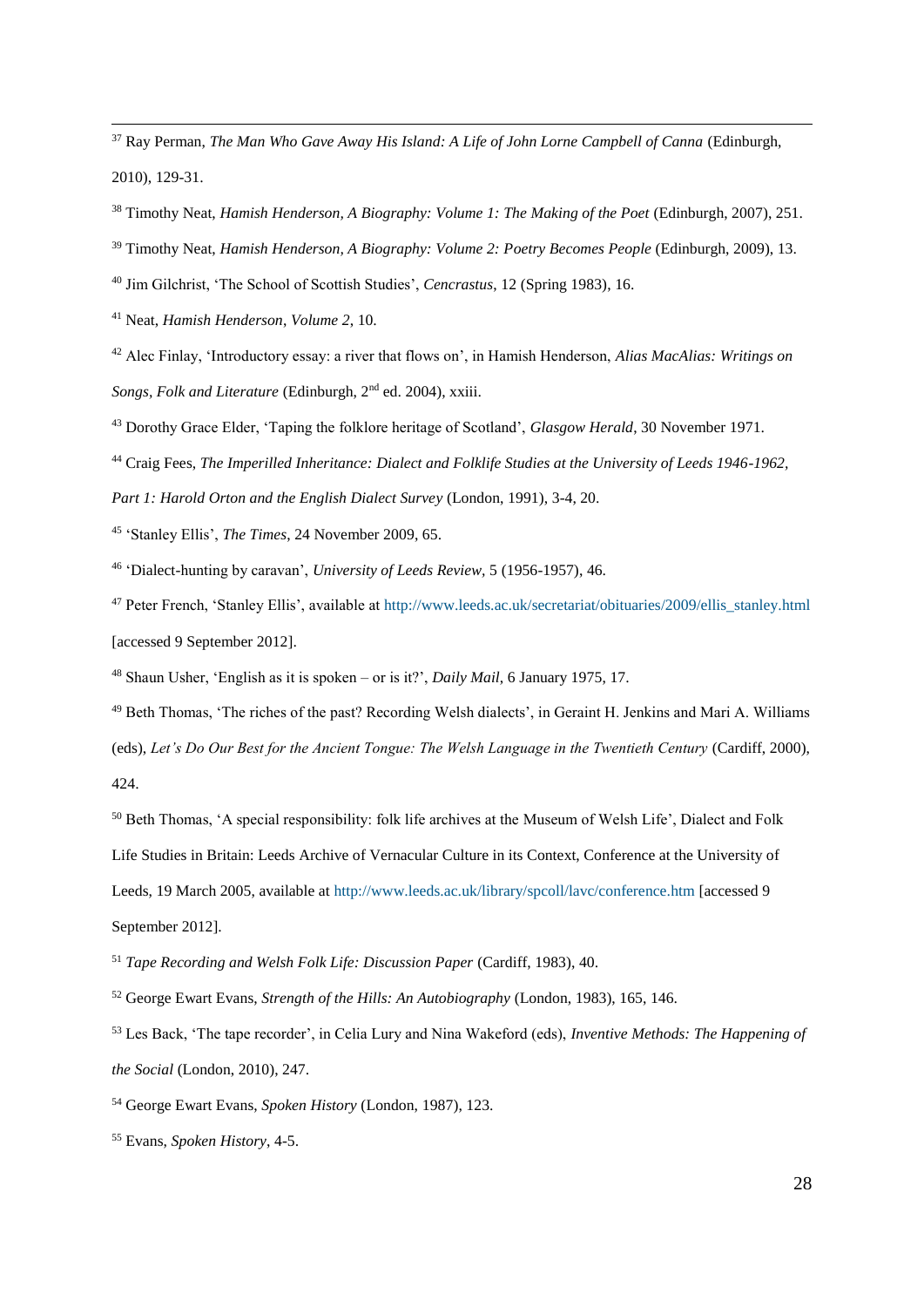- Ellis, 'Dialect-hunting by caravan', 48.
- Fees, *The Imperilled Inheritance*, 22; *Archive Hour: Marie Slocombe and the BBC Sound Archive*, BBC Radio 4, 1 September 2007.
- Pawley, *BBC Engineering*, 390.

- Bob Copper, *Songs and Southern Breezes: Country Folk and Country Ways* (London, 1973), xiv, 131.
- Rob Young, *Electric Eden: Unearthing Britain's Visionary Music* (London: 2010), 127.
- Pawley, *BBC Engineering*, 390.
- Jim Walker, 'How to rise invisibly to the top', in John Finch (ed.), *Granada Television: The First Generation* (Manchester, 2003), 51.
- Natasha Vall, *Cultural Region: North East England 1945-2000* (Manchester, 2011), 7, 33.
- Dave Harker, *One for the Money: Politics and Popular Song* (London, 1980), 187.
- John R. Cook, *Dennis Potter: A Life on Screen* (Manchester, 1998), 13.
- Francis Wheen, *Television: A History* (London, 1985), 157.
- Leonard Miall, 'Obituary: Denis Mitchell', *Independent*, 4 October 1990, 15.
- Fees, *The Imperilled Inheritance*, 3.
- 'Documentaries that combine facts with feeling', *The Times*, 14 July 1960, 6.
- Ben Harker, *Class Act: The Cultural and Political Life of Ewan MacColl* (London, 2007), p. 151.
- Harker, *One for the Money*, 51.
- Ewan MacColl, *Journeyman: An Autobiography* (London, 1990), 313.
- Paul Ferris, 'Noise with a purpose', *Observer*, 6 July 1958, 14; see also Paul Long, *Only in the Common*
- *People: The Aesthetics of Class in Post-War Britain* (Newcastle, 2008), 146.
- MacColl, *Journeyman*, 324.
- Long, *Only in the Common People*, 159-60.
- MacColl, *Journeyman*, 326, 317.
- Charles Parker, 'Song of a Road', *Listener*, 26 November 1959, 938.

Philip Donnellan, *We Were the BBC: An Alternative View of a Producer's Responsibility 1948-1884*,

unpublished mss. of an autobiography (1992), p. 148, available at

[www.philipdonnellan.co.uk/docs/We%20Were%20the%20BBC.pdf](http://www.philipdonnellan.co.uk/docs/We%20Were%20the%20BBC.pdf) [accessed 13 November 2012].

Perman, *The Man Who Gave Away His Island*, 131.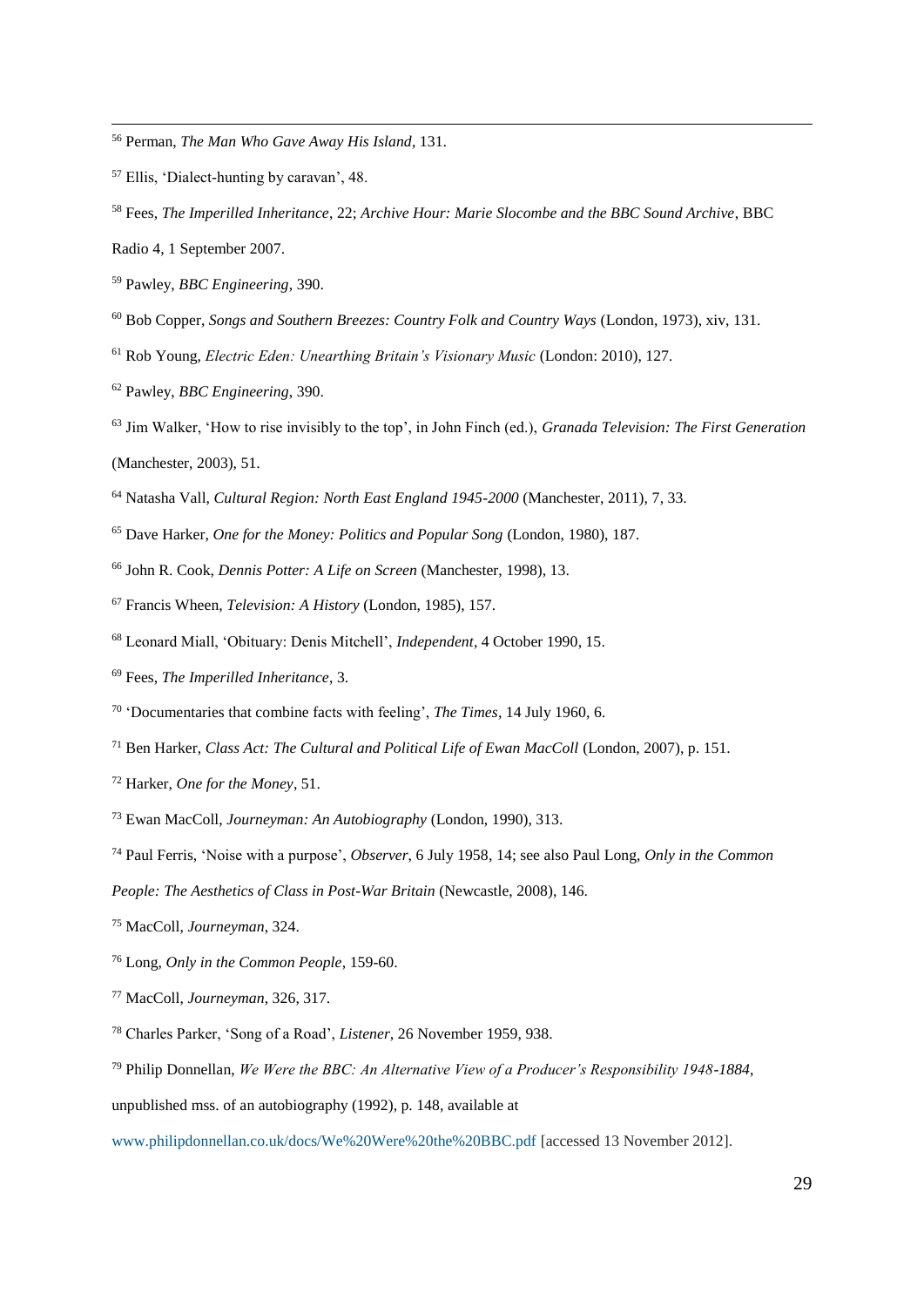Charles Parker, 'The language of feeling', *Listener*, 8 December 1977, 744.

Evans, *Strength of the Hills*, 171.

 Terence Morris, 'Introduction', in Keith Soothill (ed.), *Criminal Conversations: An Anthology of the Work of Tony Parker* (London, 1999), 7.

Elder, 'Taping the folklore heritage of Scotland'.

Paul Thompson, 'Tony Parker – writer and oral historian', *Oral History*, 22, 2 (Autumn 1994), 70.

'A dialect survey of England', *Guardian*, 1 November 1962, 5; Ellis, 'Dialect hunting by caravan', 46.

<sup>86</sup> Quoted in Iuean Franklin with Paul Long, 'The overheard and underprivileged: uses of montage sound in the

post-war BBC television documentaries of Denis Mitchell and Philip Donnellan', paper presented at

Documentary Now!, University of Westminster, 29 January 2011, available at

[http://www.academia.edu/483597/The\\_Overheard\\_and\\_Underprivileged](http://www.academia.edu/483597/The_Overheard_and_Underprivileged) [accessed 16 October 2012].

'Miles of tape', *Economist*, 26 July 1958, 270.

Wain, 'Shakespeare for the ear'.

Eirlys Roberts, 'Tape-recorders', *Observer*, 11 December 1960, 35.

'Tape recorder used for candidates', *Manchester Guardian*, 2 May 1956, 14; see also 'Tape recorder at

meeting', *Guardian*, 6 December 1962, 18; 'Tape recorder annoys councillors', *Guardian*, 7 October 1965, 1.

'Queen Mother's voice', *Manchester Guardian*, 3 July 1958, 1.

'Mayor's ban on tape recorder', *The Times*, 3 March 1960, 12.

John Calder, 'Martin Esslin', *Oxford Dictionary of National Biography*, online edition; James Knowlson,

*Damned to Fame: The Life of Samuel Beckett* (London, 1996), 443-4.

Samuel Beckett, *Krapp's Last Tape* in *The Complete Dramatic Works* (London, 1986), 215.

Advert for Philips cassette tape recorder, *Daily Express*, 7 December 1965, 12.

'Getting the cassette system taped', *The Times*, 8 April 1974, 12.

Perks, 'Messiah with a microphone', 318.

Lynn Abrams, 'Revisiting *Akenfield*: forty years of an iconic text', *Oral History*, 37, 1 (Spring 2009), 37.

 Lyn Smith, 'Only listen … some reflections on Tony Parker's methodology', in Soothill (ed.), *Criminal Conversations*, 250-2.

 Derek Paget, '"Verbatim theatre": oral history and documentary techniques', *New Theatre Quarterly*, 3, 12 (November 1987), 317.